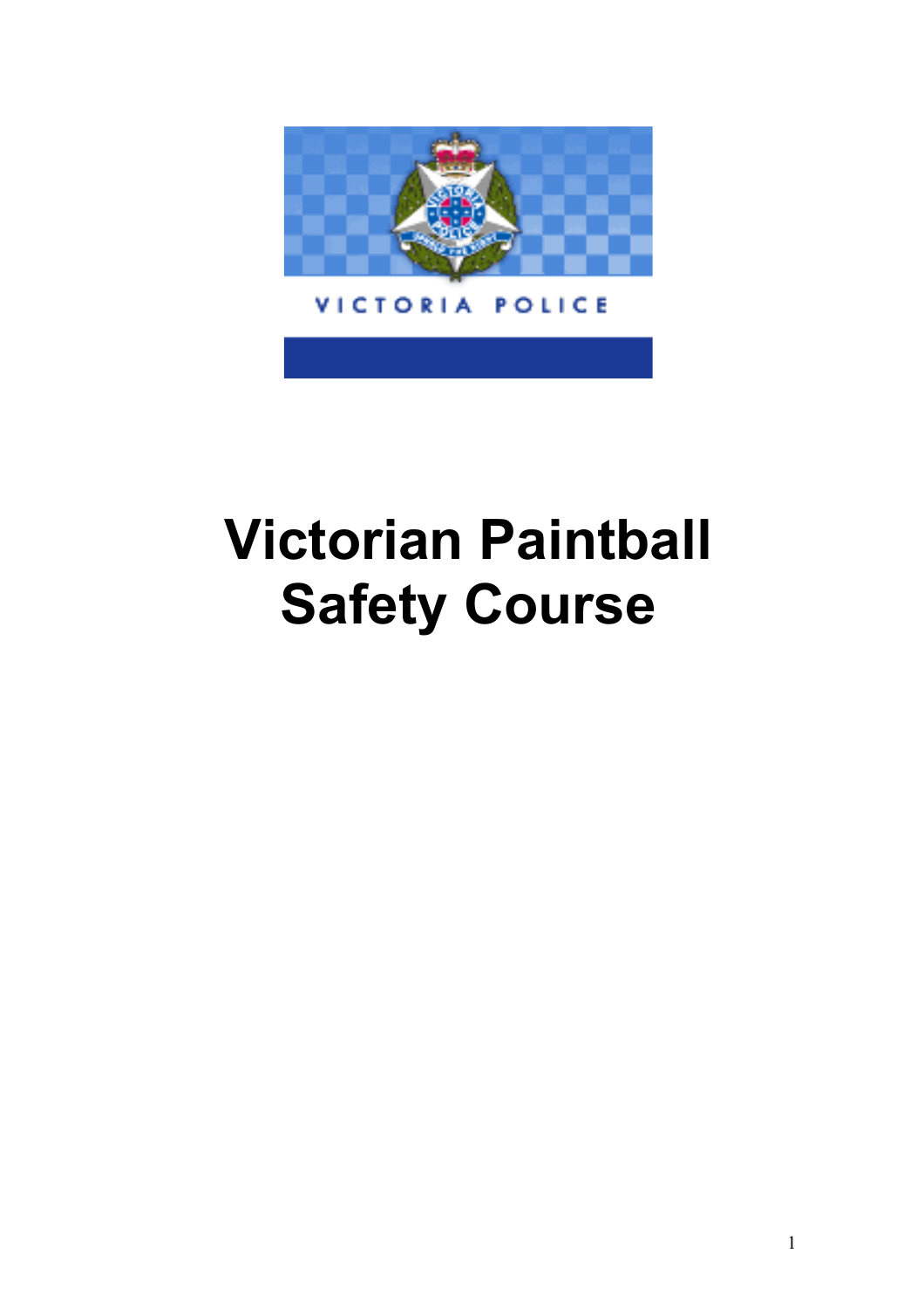# **Course Content**

| Who can play paintball and when is a Paintball Marker Licence required?4 |    |
|--------------------------------------------------------------------------|----|
|                                                                          |    |
|                                                                          |    |
|                                                                          |    |
|                                                                          |    |
|                                                                          |    |
|                                                                          |    |
|                                                                          |    |
|                                                                          |    |
|                                                                          |    |
|                                                                          |    |
|                                                                          |    |
|                                                                          |    |
|                                                                          |    |
|                                                                          |    |
|                                                                          |    |
|                                                                          |    |
|                                                                          |    |
|                                                                          |    |
|                                                                          |    |
|                                                                          |    |
|                                                                          |    |
|                                                                          |    |
|                                                                          | 14 |
|                                                                          |    |
|                                                                          |    |
|                                                                          | 16 |
|                                                                          |    |
|                                                                          | 18 |
|                                                                          | 19 |
|                                                                          |    |
|                                                                          |    |
|                                                                          |    |
|                                                                          |    |
|                                                                          |    |
|                                                                          |    |
|                                                                          |    |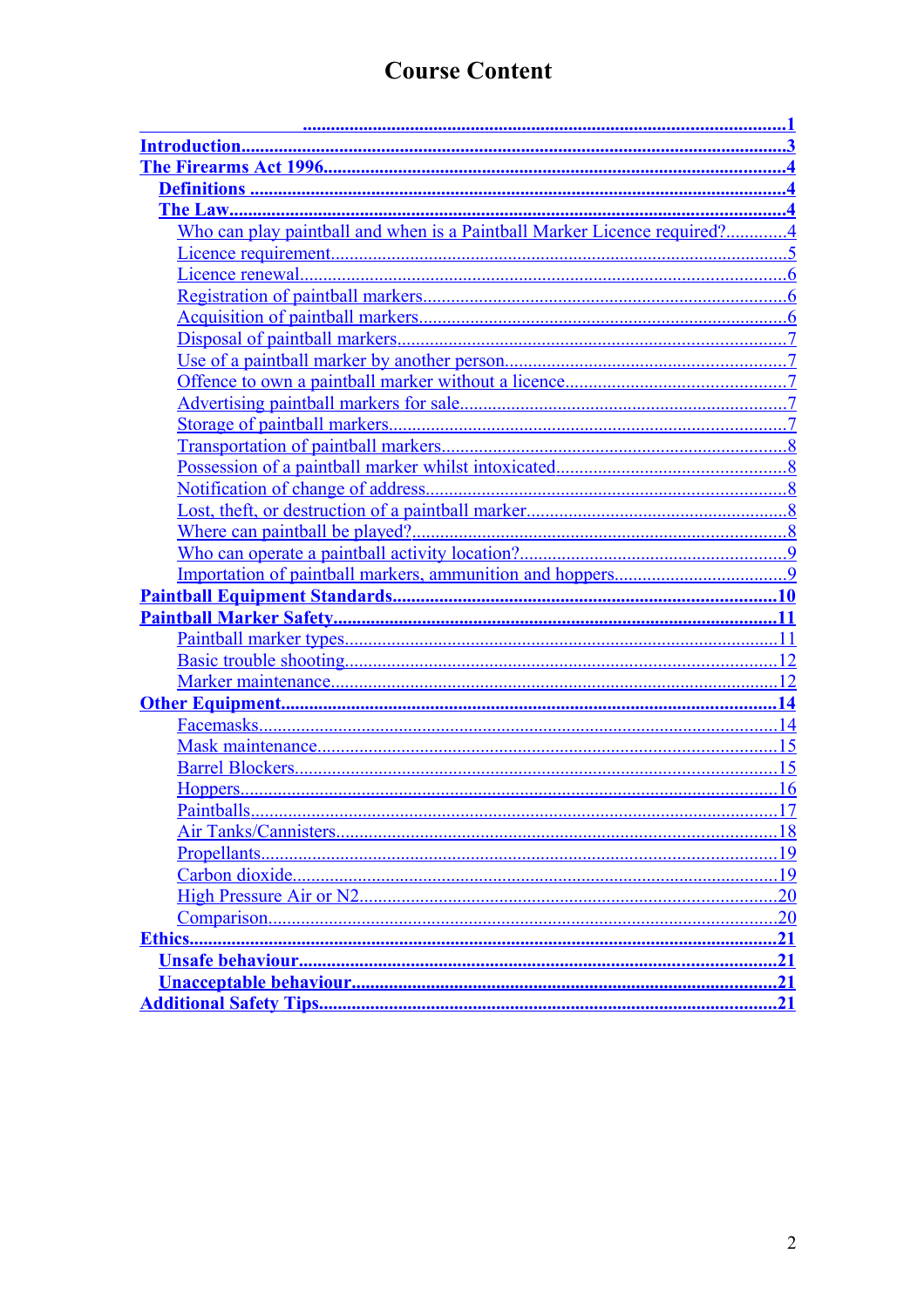## <span id="page-2-0"></span>**Introduction**

In applying for a licence to own a paintball marker – a Paintball Marker Licence - you have taken the first step in joining a large number of people who own and use paintball markers for the recreational purpose of paintball gaming.

It is important to be aware from the outset, however, that firearms ownership is not without its hazards and has attached to it significant obligations.

Whilst proper training can have little effect upon the deliberate criminal misuse of firearms, it greatly reduces risks associated with lawful firearms ownership and use.

This course is designed to ensure that you are made aware of your responsibilities as the holder of a Paintball Marker Licence. The ultimate objective is to improve public safety and reduce accidental injuries associated with the sport of paintball.

To be a safe and lawful paintball marker user you need to both understand how your marker functions and possess a good working knowledge of the legislation regulating the possession, carriage and use of paintball markers in Victoria.

It is important to remember throughout this course, and when using a paintball marker at a later date, that the use of a paintball marker breaches the main safety principle that is applicable to all other types of firearms, namely **"Always point firearms in a safe direction"** which includes not pointing it at a person. Given that paintball gaming involves striving to 'mark' others using a paintball marker, extreme care must be taken by persons who play paintball and use conventional firearms to ensure that the transition between the various sports is undertaken in a safe and responsible manner.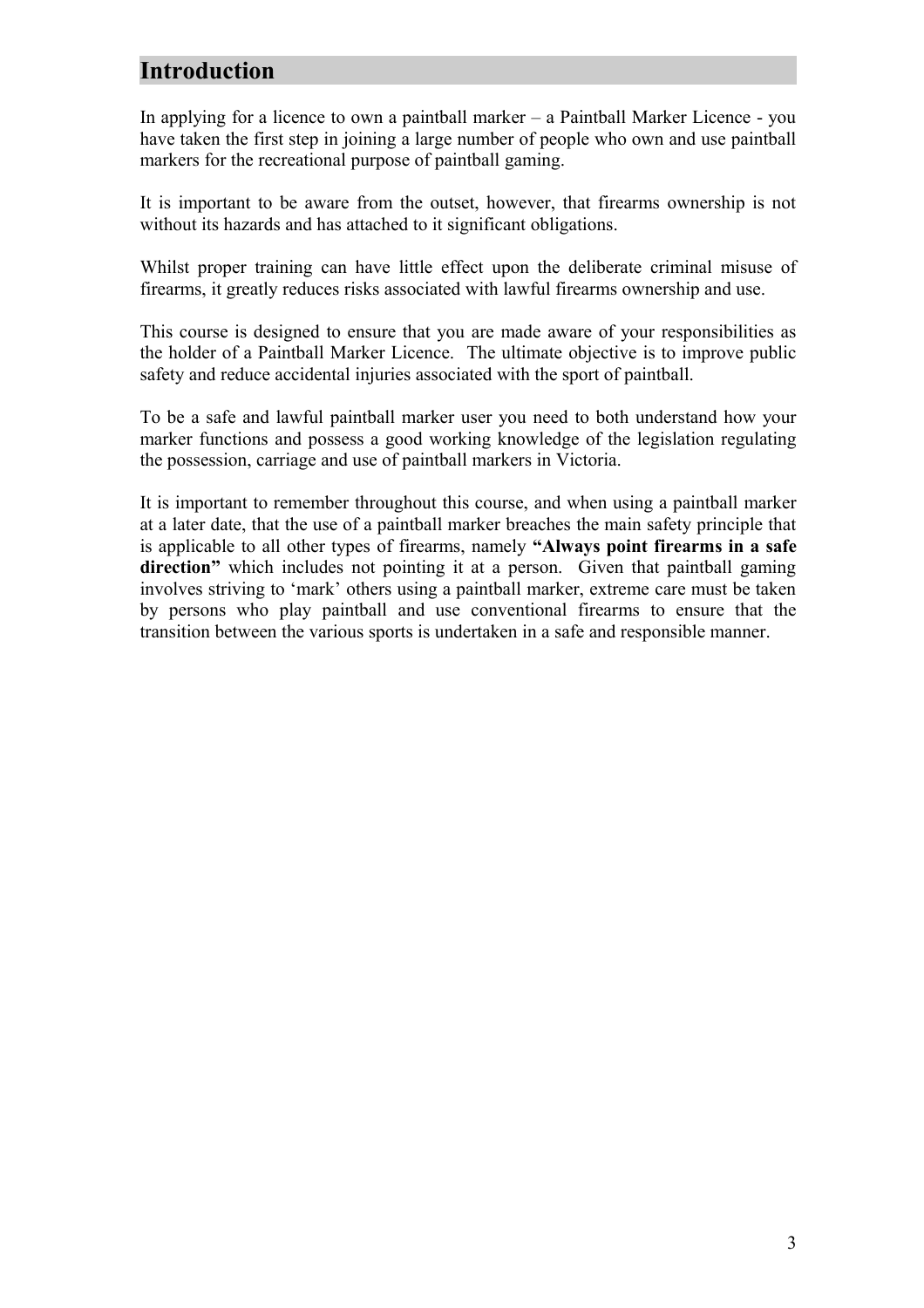## <span id="page-3-3"></span>**The Firearms Act 1996**

The **Firearms Act 1996** ('Act') regulates the possession, carriage and use of firearms in Victoria. Paintball markers are included in the definition of 'firearms' in the Act.

This means that the Act regulates the use, carriage and possession of paintball markers in Victoria.

## <span id="page-3-2"></span>**Definitions**

The Act includes the definitions set out below relevant to paintball.

**"Paintball"** means a projectile that primarily consists of a dye or similar substance designed to mark a person or object.

**"Paintball marker"** means a firearm that is designed to discharge a paintball.

**"Paintball marker licence"** means a licence issued under section 9(6) of the Act.

## <span id="page-3-1"></span>**The Law**

<span id="page-3-0"></span>**Who can play paintball and when is a Paintball Marker Licence required?**

- To play paintball in Victoria, you must:
- $\triangleright$  be at least 18 years of age; and
- not be a 'prohibited person'.

You are a **prohibited person** within the meaning of the Act if:

- (1) you are serving a term of imprisonment for an offence under section 321 or 321A of the **Crimes Act 1958**
- (2) less than 15 years has expired since you finished serving a term of imprisonment of five years or more for an indictable offence, an assault or an offence under the **Drugs, Poisons and Controlled Substances Act 1981**, or an offence of a corresponding nature in another State or Territory;
- (3) less than five years has expired since you finished serving a term of imprisonment of less than five years for an indictable offence an assault or an offence under the **Drugs, Poisons and Controlled Substances Act 1981**, or an offence of a corresponding nature in another State or Territory;
- (4) less than 10 years has expired since you finished serving a term of imprisonment for an offence under section 321 or 321A of the **Crimes Act 1958**, or an offence of a corresponding nature in another State or Territory;
- (5) you are subject to an intervention order under section 4 of the **Crimes (Family Violence) Act 1987** or an order of a corresponding nature made in another State or Territory or a supervision order under section 26 of the **Crimes (Mental Impairment and Unfitness to be Tried) Act 1997**;
- (6) less than five years has expired since you were subject to an order of the nature described in paragraph (5) above;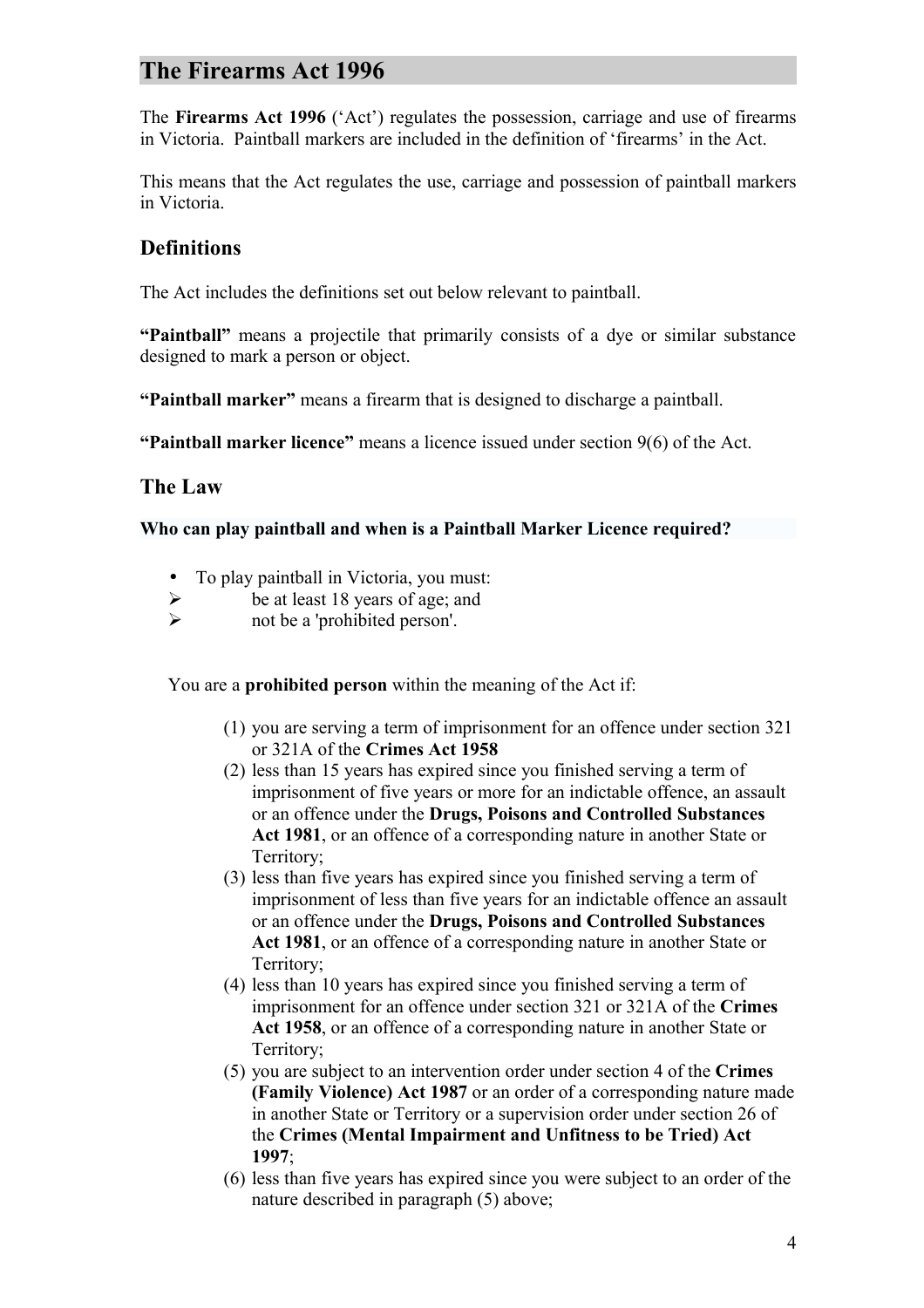- (7) less than 12 months has expired since you were found guilty by a court, whether in Victoria or in another State or Territory, of:
	- (a) an offence against the **Firearms Act 1996** in relation to which it was open to the court to impose a term of imprisonment; or
	- (b) an offence against any other Act involving the possession or use of firearms and in relation to which it was open to the court to impose a term of imprisonment; or
	- (c) an indictable offence.

The Victoria Police Licensing Services Division can assist an individual to determine whether he or she is a prohibited person, should there be any doubt.

- You do *not* need a Paintball Marker Licence to play paintball if you:
- $\triangleright$  are at least 18 years of age; and
- $\triangleright$  are not a prohibited person; and
- $\triangleright$  intend to use or carry a paintball marker for the purpose of, and when engaging in, paintball activities at a location approved by the Chief Commissioner of Police.
- You *do* need a Paintball Marker Licence if you:
- $\triangleright$  own your own paintball marker; or
- $\triangleright$  otherwise wish to 'possess' a paintball marker other than at a location approved by the Chief Commissioner of Police.

'Possession' is defined in the Act to include:

- having actual physical possession of a paintball marker; or
- having custody or control of a paintball marker; or
- having and exercising access to a paintball marker (either solely or in combination with others).

#### <span id="page-4-0"></span>**Licence requirement**

To obtain a Paintball Marker Licence, you must satisfy the Chief Commissioner that you require the licence for the purpose of engaging in paintball activities at locations approved by the Chief Commissioner of Police.

There are three possible ways to satisfy this requirement:

1. provide evidence of current membership of an approved paintball club or organisation; or

2. provide a statement as to why you require a Paintball Marker Licence together with a declaration from an approved paintball club or operator supporting your application; or

3. provide a statement as to why you require a Paintball Marker Licence and some other form of evidence supporting your case.

It should be borne in mind, when submitting an application of the nature described in item (3) above, that to obtain a licence you must satisfy the Chief Commissioner of Police that you require the licence for the purpose of engaging in activities that require the use of paintball markers at a location approved by the Chief Commissioner. Any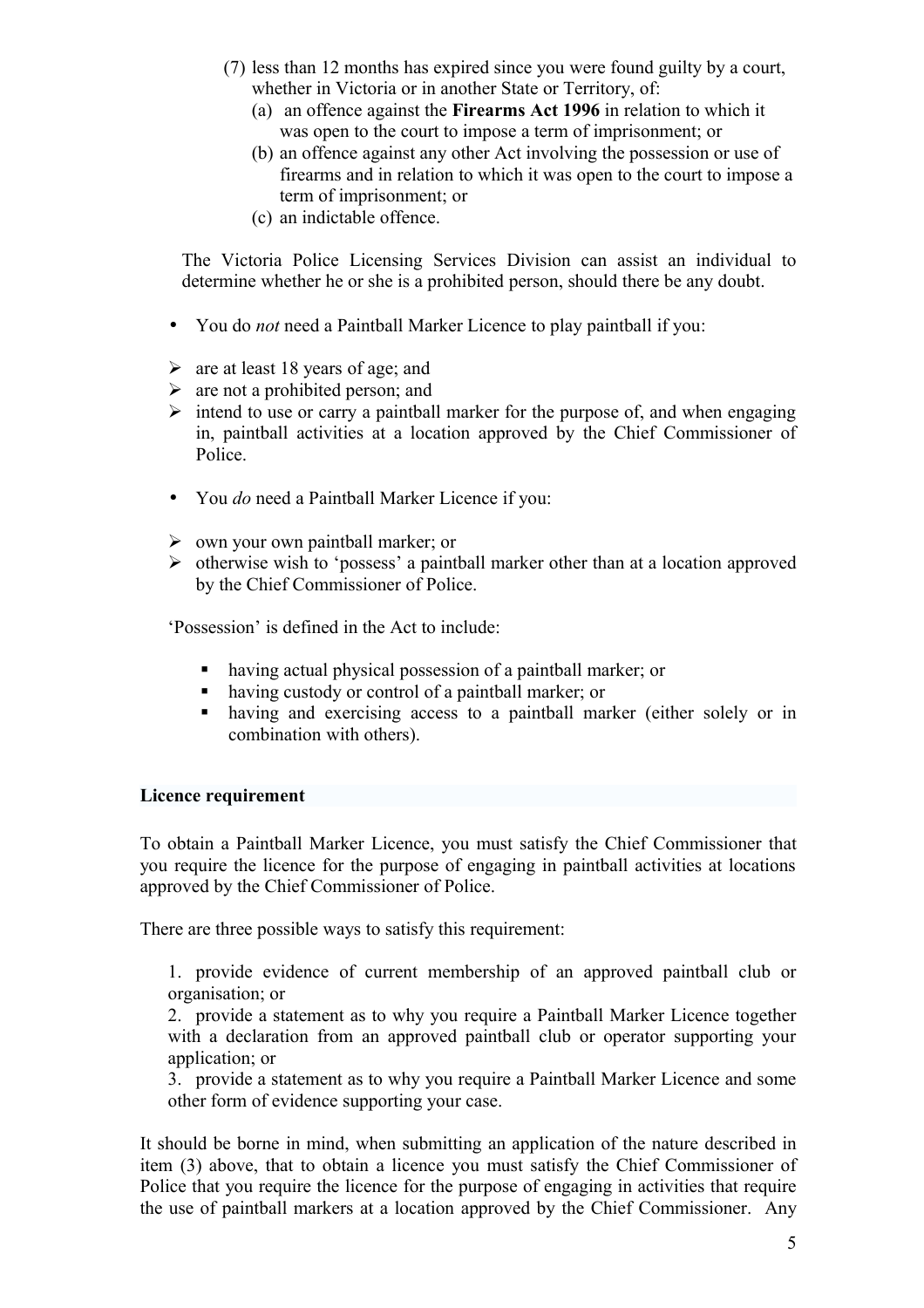evidence submitted to support your application should be consistent with this requirement.

It should also be noted by any person acquiring a Paintball Marker Licence on the basis of membership of an approved paintball club or organisation that membership of that club or organisation must be maintained for the period of the licence. If this is not done, the genuine reason for the licence will lapse.

A Paintball Marker Licence is subject to the general conditions applicable to all firearms licences, namely:

- the licence holder must permit a member of the police force to inspect the holder's storage arrangements at any reasonable time;
- the holder of the licence must not transfer, lend or give the licence to another person;
- any firearms held under the licence must not be used for any reason other than the reasons authorised by the licence; and
- any other conditions the Chief Commissioner wishes to impose.

Failure to comply with the conditions attached to a Paintball marker Licence is an offence under section 36(3) of the Act and may result in the loss of the licence and forfeiture of any paintball markers held under that licence.

#### <span id="page-5-2"></span>**Licence renewal**

Prior to a Paintball Marker Licence expiring, Victoria Police will forward licence renewal documentation to the licence holder. This documentation will need to be completed by the licence holder.

It is the licence holders' responsibility to ensure the relevant documentation is returned to Victoria Police before the licence expires.

#### <span id="page-5-1"></span>**Registration of paintball markers**

Like all other firearms, paintball markers must be registered. Any person found possessing or using an unregistered marker will be subject to severe penalties including the loss of any firearms licence they may possess.

#### <span id="page-5-0"></span>**Acquisition of paintball markers**

Persons wanting to own their own paintball marker must:

- possess a current Paintball Marker Licence; (Section 6(5A) and
- obtain a permit to acquire from Victoria Police before acquiring a paintball marker. (Section 102(1A))

The Act requires a person who is purchasing a paintball marker to engage a licensed firearms dealer as his/her agent in the transaction. (Section 95(1A))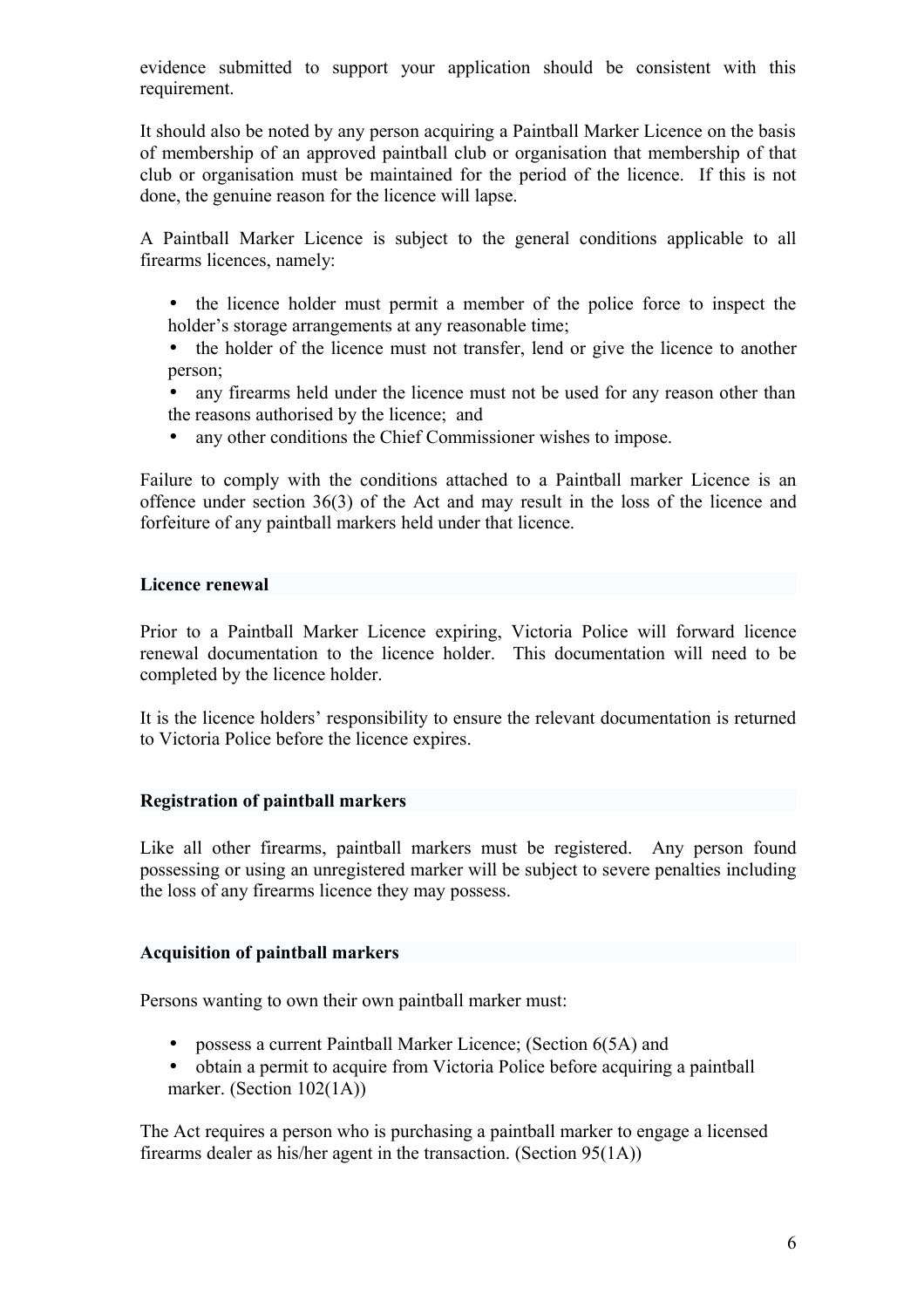#### <span id="page-6-4"></span>**Disposal of paintball markers**

The Act requires a person who is disposing of a paintball marker to engage a licensed firearms dealer as his/her agent in the transaction. (Section 96(1A))

#### <span id="page-6-3"></span>**Use of a paintball marker by another person**

The Act recognises that only certain persons can lawfully possess paintball markers. Any person who possesses a paintball marker must ensure that any other person they give a marker to holds a Paintball Marker Licence or is exempted from the need to hold such a licence under the Act. (Section 127)

#### <span id="page-6-2"></span>**Offence to own a paintball marker without a licence**

If you wish to own or acquire a paintball marker, you must obtain a Paintball Marker Licence. It is an offence under the Act to own or acquire a paintball marker if you do not have a current Paintball Marker Licence. (Section 135(4))

#### <span id="page-6-1"></span>**Advertising paintball markers for sale**

Only a licensed firearms dealer may publish or cause to be published an advertisement for the sale of a paintball marker (section  $101(1)$ ). This restriction does not apply in the case of an advertisement placed in a magazine published by an 'approved club' or in a commercially published firearms or shooting sports magazine (section 101(5)). An 'approved club', in this context, is a sport or target shooting club that has been approved by the Chief Commissioner under section 10(3) of the Act.

Any advertisement for the sale of a paintball marker must include the serial number of the marker and the licence number of the owner (section 101(3))

#### <span id="page-6-0"></span>**Storage of paintball markers**

The storage requirements for paintball markers are the same as for category A or B longarms.

These requirements are set out below.

- The paintball marker must be stored in a receptacle—
- $\triangleright$  which is constructed of hard wood or steel that is not easily penetrable; and
- $\triangleright$  which, if it weighs less than 150 kilograms when it is empty, must be fixed to the frame of the floor or the wall of the premises where the firearm is kept in such a manner that it is not easily removable; and
- $\triangleright$  which, when any firearm is stored in it, is locked with a lock of sturdy construction.

If more than 15 firearms are stored on the premises where the paintball marker is stored, the premises must be fitted with an effective alarm system.

There are no specific storage requirements for paintballs.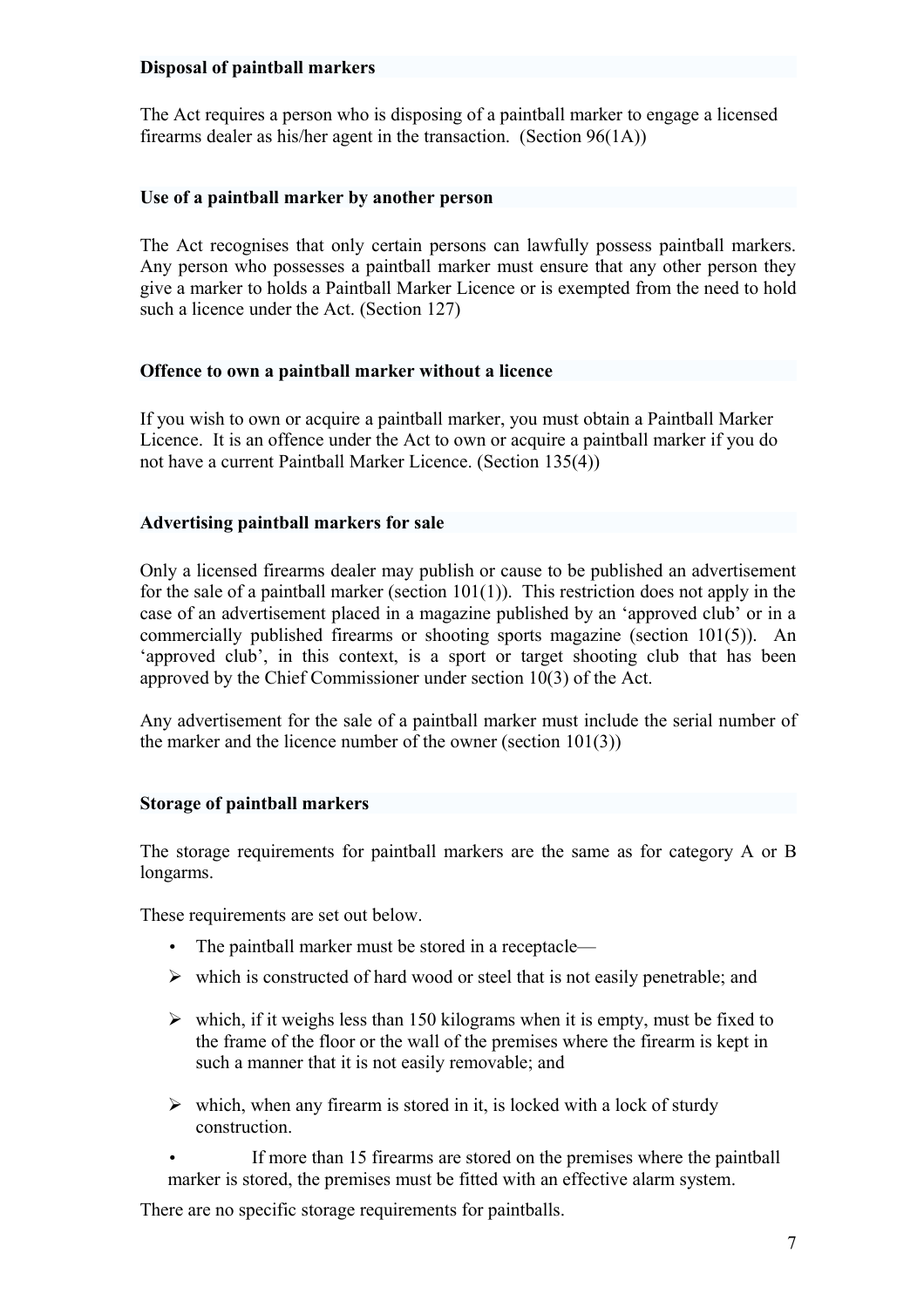#### <span id="page-7-4"></span>**Transportation of paintball markers**

When carrying a paintball marker to or from an approved paintball location, a person should:

- ensure that the paintball marker is carried in a manner that is secure and not dangerous; and
- take reasonable precautions to ensure that the marker is not lost or stolen.

Failure to do so may be a breach of your licence conditions and may also constitute an offence under the Act.

It should also be noted that laws regarding the transportation of firearms, including paintball markers, vary from state to state. If crossing into another State or Territory it is essential to ascertain the requirements of that jurisdiction in relation to storage and transportation.

#### <span id="page-7-3"></span>**Possession of a paintball marker whilst intoxicated**

Persons under the influence of intoxicating liquor or drugs must not carry or use a paintball marker. (Section 132(1))

The word 'drug', when used in this context, may include prescribed medications that have the potential to adversely affect a person's ability to function normally. These medications are often dispensed with a warning indicating that certain activities, such as operating heavy machinery or driving, should not be undertaken whilst the medication is being taken.

If you have any doubts as to whether you may lawfully use a paintball marker whilst taking a certain medication you should seek medical advice.

#### <span id="page-7-2"></span>**Notification of change of address**

The Act requires the holder of a Paintball Marker Licence to notify the Chief Commissioner in writing of any change of address within 7 days of the change of address occurring. (Section 139)

#### <span id="page-7-1"></span>**Lost, theft, or destruction of a paintball marker**

The Act requires the holder of a Paintball Marker Licence to notify the Chief Commissioner of any loss, theft or destruction of a paintball marker held under that licence within 24 hours of the licence holder becoming aware of that loss, theft or destruction. (Section 140)

#### <span id="page-7-0"></span>**Where can paintball be played?**

The sport of paintball must **only** be conducted on a paintball activity location approved by the Chief Commissioner of Police under Section 179(1) of the Act.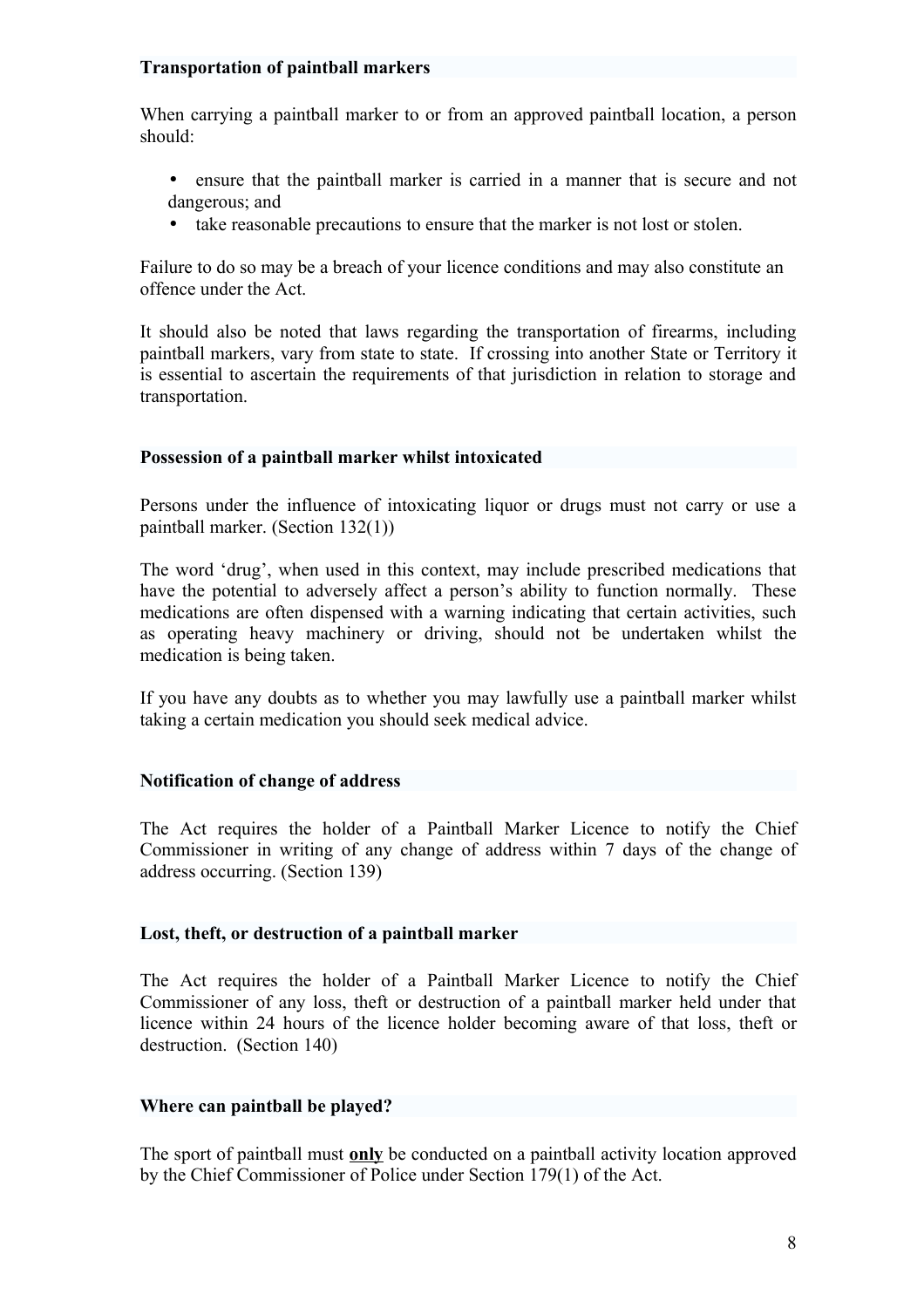It is illegal for any person, regardless of whether or not he or she holds a Paintball Marker Licence, to engage in paintball activities at any other place.

If you are in any doubt about whether or not a particular location has been approved by the Chief Commissioner, you should ask the operator to show you his or her written approval documentation. This documentation should, in any case, be on public display at every approved paintball activity location.

#### <span id="page-8-1"></span>**Who can operate a paintball activity location?**

The sport of paintball must only be conducted by a licensed firearms dealer and his or her registered employees at an approved paintball activity location.

#### <span id="page-8-0"></span>**Importation of paintball markers, ammunition and hoppers**

The importation of paintball markers into Victoria is restricted under the **Customs (Prohibited Imports) Regulations 1956** (Cth).

The importation into Victoria of single shot, repeating action and semi-automatic paintball markers requires the written approval of the Victoria Police before the goods arrive in Australia. The written police authorisation is known as a B709A import permit.

Paintball markers that have a fully automatic firing capability or that resemble a submachinegun, an assault rifle, a machine gun, machine pistol or automatic handgun cannot be imported, even with a police authorisation.

The importation of hoppers and paintballs also requires the written authorisation (B709A) of Victoria Police.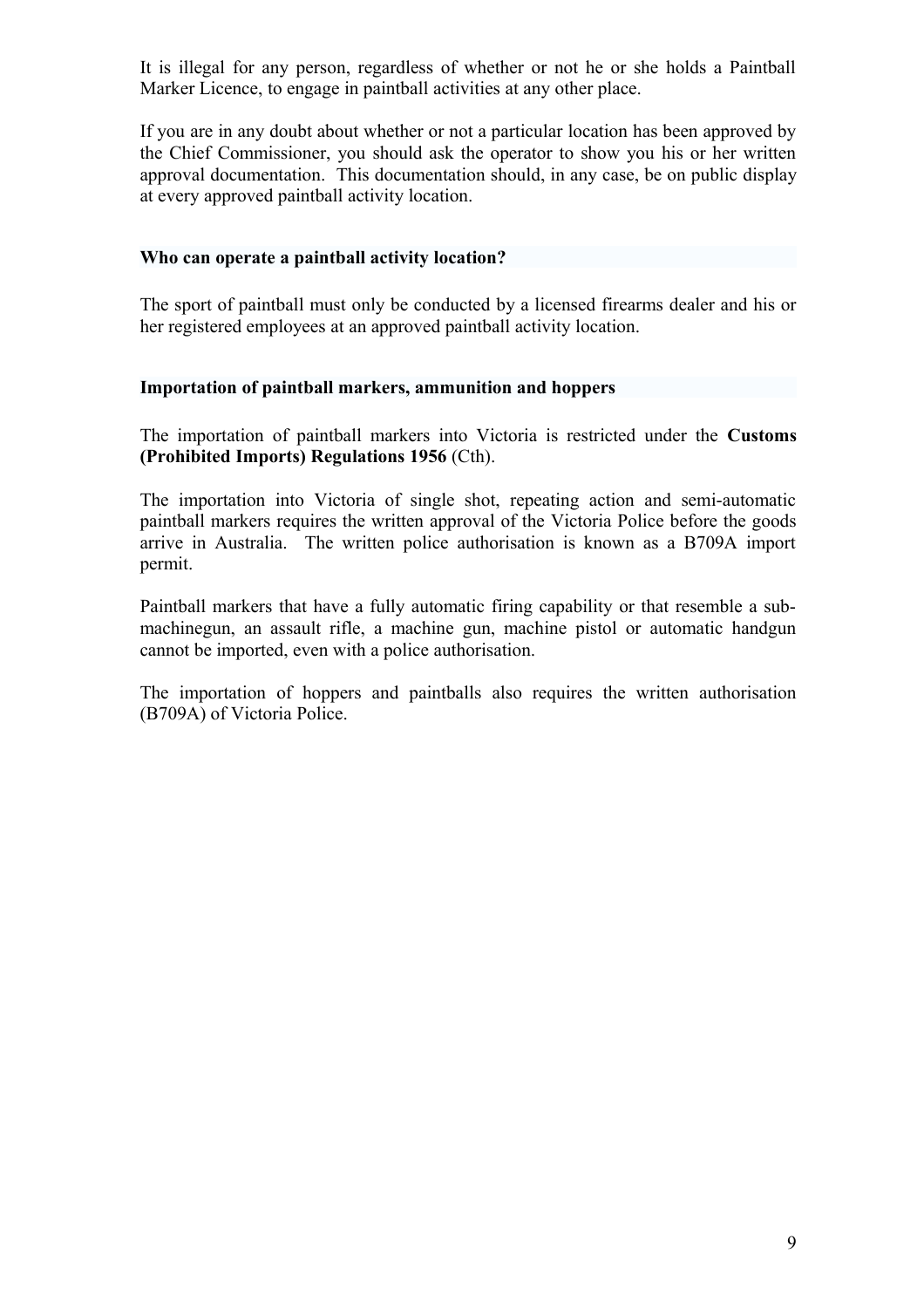## <span id="page-9-0"></span>**Paintball Equipment Standards**

All paintball safety equipment and paintball markers used on a paintball activity location must:

- be made specifically for the sport of paintball; and
- comply with the paintball industry standards produced by ASTM International for use in paintball games.

The Victorian Paintball Code of Practice prevents the use of the following specific types of paintball marker in any paintball game:

• paintball markers that have a rate of fire that may be altered; and

• paintball markers that allow "ramping", "multiple fire", "burst fire" or "full auto" modes of operation ("ramping" is a mode which increases the fire rate of the marker during rapid trigger pulls to more than one shot per trigger pull. Typically it cuts in after 3 shots and lifts the fire rate to around 15 balls per second whilst the trigger is being pulled rapidity. This mode is often found on aftermarket 'cheat' boards); and

• paintball markers that, in the view of the Chief Commissioner, resemble a submachine gun, an assault rifle, a machine gun, machine pistol or fully automatic handgun for recreational use such that approval for their importation could not be obtained under the provisions of the Customs (Prohibited Imports) Regulations 1956 (Cth).

The Code of Practice also requires the paintball activity location operator to:

- inspect any privately owned paintball equipment that is proposed to be used in a paintball game conducted by that operator to ensure that it meets all relevant regulatory and safety requirements. In particular, paintball operators must ensure that any privately owned paintball marker being used in a paintball game conducted by that operator is inspected by the paintball operator to ensure it complies with the relevant restrictions set out in the Code of Practice in relation to appearance, modification and rate of fire etc.;
- ensure that any paintball player involved in a paintball game conducted by that operator who possesses a paintball marker that is not owned by the paintball operator is appropriately licensed to possess the marker and that the marker is registered; and
- ensure that no paintball marker has a maximum velocity exceeding 300 feet per second.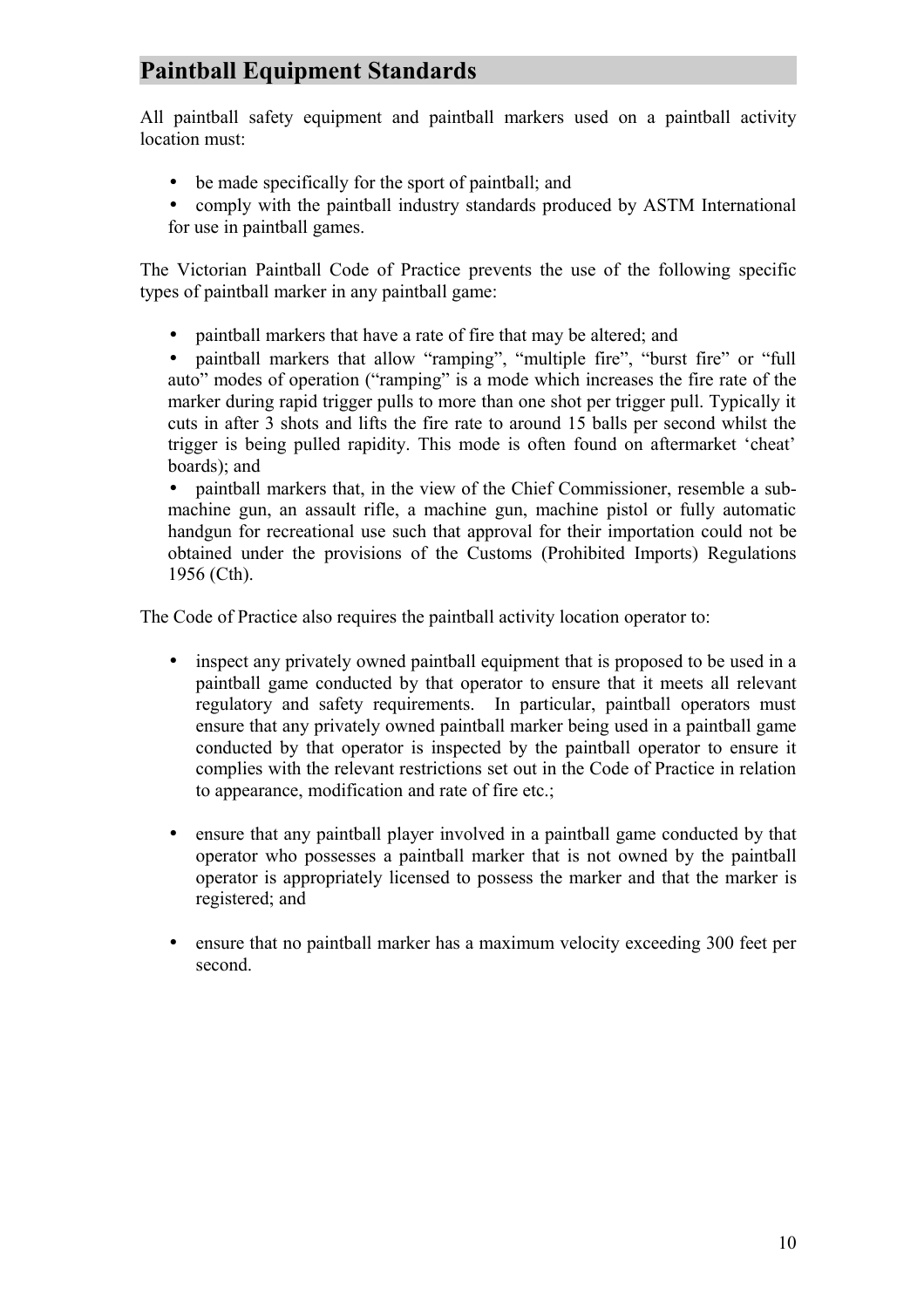## <span id="page-10-1"></span>**Paintball Marker Safety**

There are many different types of paintball markers. Similarly, there is a wide range of paintball safety equipment available and a number of well established safety rules designed to ensure the safe conduct of paintball games.

As with all areas where potentially hazardous equipment is used, the most important factor is human behaviour. The safety rules applicable to paintball are simple yet of great importance. Compliance with these rules requires an understanding of the reasons behind the rules, a commitment to observing the rules and an understanding of the equipment involved.

#### <span id="page-10-0"></span>**Paintball marker types**

A [paintball marker,](http://en.wikipedia.org/wiki/Paintball_marker) also commonly called a paintball gun, is the primary device used in the game of [paintball](http://en.wikipedia.org/wiki/Paintball) to mark an opposing player. An expanding gas (usually [carbon dioxide,](http://en.wikipedia.org/wiki/Carbon_dioxide) [nitrogen](http://en.wikipedia.org/wiki/Nitrogen) or [air\)](http://en.wikipedia.org/wiki/High_Pressure_Air_(paintball)) forces a paintball through a barrel at a [muzzle velocity](http://en.wikipedia.org/wiki/Muzzle_velocity) of up to 300ft/s (100m/s). This velocity is sufficient for most paintballs to break upon impact, but not fast enough to cause tissue damage to a person (beyond mild bruising). Under the Code of Practice applying to all Victorian paintball operators, the maximum velocity of any paintball marker is 300ft/s.



#### *Semi-automatic paintball markers*

The majority of modern paintball markers are semi-automatic in nature, utilising either an "open" or "closed" bolt firing position. There are three main designs.

- The first is a gas blowback design, whereby the trigger releases a hammer which sends the bolt forward and simultaneously knocks open a valve releasing gas to fire the paintball as well as recock the marker.
- The second is an autococking design, which uses a complicated gas pneumatic system to drive a cocking knob back after firing. This system allows the marker to fire in a "closed-bolt" format and is generally more accurate, although not under higher rates of fire because there is much more mass in motion.
- The third and most advanced design is the electropneumatic. Here, the trigger trips an electronic microswitch and information is passed to a computer controlled solenoid which releases the propellant to drive the bolt forward and fire the paintball, again simultaneously, most often from the "open-bolt" position. This microswitch operation makes the trigger pull very light and allows for extreme rates of fire. These markers are usually the most expensive and advanced of the three types and are generally used for tournament play where rates of fire can reach and exceed 25 balls per second.

Semi-automatic paintball markers discharge a paintball once each time the trigger is pulled until the hopper is empty.

*Pump action paintball markers*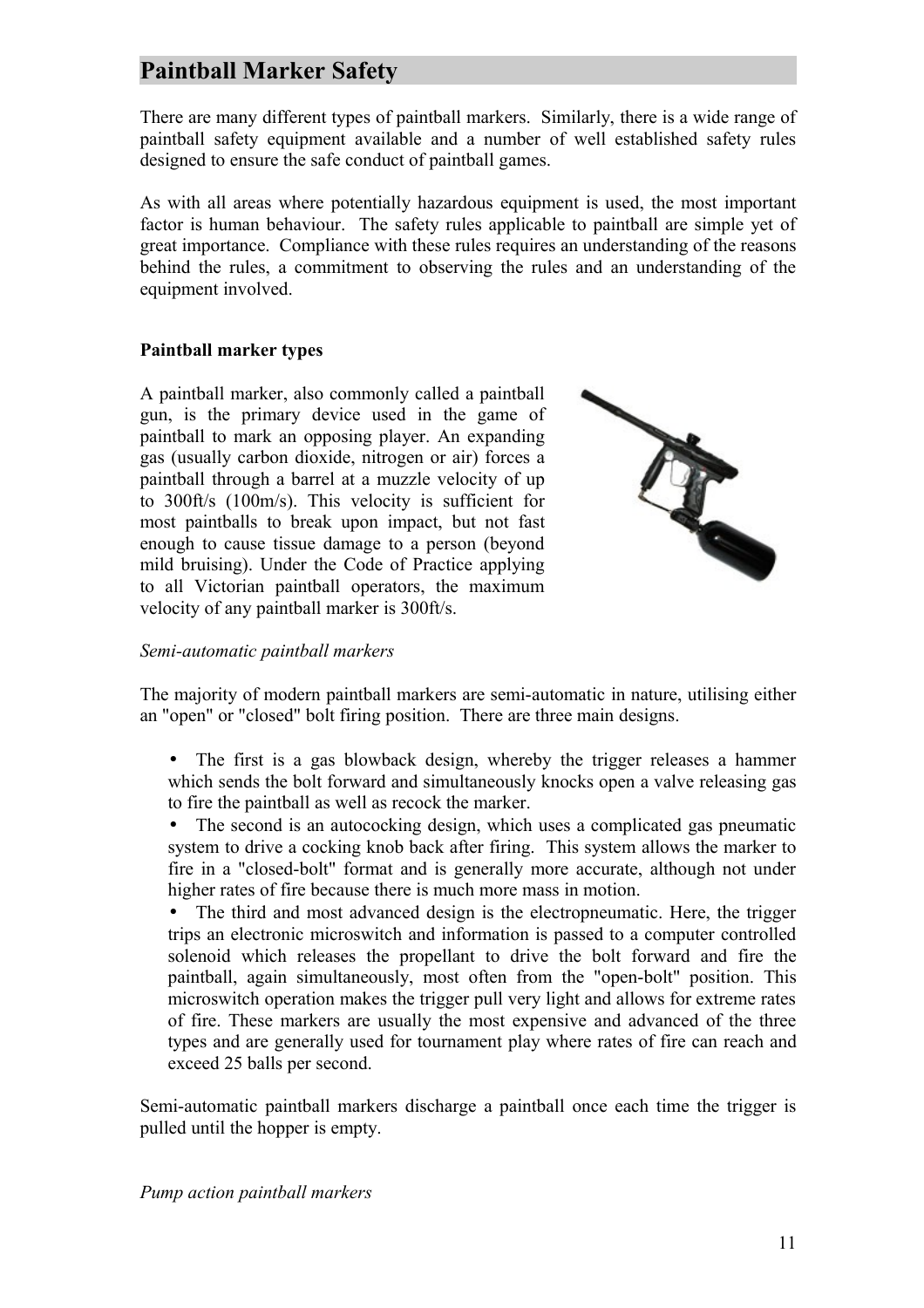A pump action paintball marker operates on the principle that the player has to chamber a new paintball after each shot by manually pumping or sliding the marker's cocking mechanism back, allowing a new paintball to enter the chamber, then pushing the cocking mechanism forward with the aid of the pump handle, to close the chamber. In this way, two separate movements are required to "load" the marker. After loading, the paintball marker is ready to expel the loaded paintball.

Pump action markers purposefully have lower rate of fire than semi-automatic paintball markers.

#### <span id="page-11-1"></span>**Basic trouble shooting**

The main reasons for the failure of a paintball marker to fire are:

- the safety is on;
- the marker needs to be cocked;
- the marker has run our of gas/air; or
- the marker needs maintenance

#### **Remember -**

- **Full auto paintball markers or paintball markers that allow a full auto mode are not permitted to be possessed or used in Victoria.**
- **Treat every paintball marker as if it were loaded and ready to fire.**
- **Never look down the barrel of a paintball marker.**
- **Always measure your marker's velocity before playing paintball.**
- **Never shoot at velocities in excess of 300 feet per second.**
- **Keep your hands and face away from any moving parts on the marker. Usually, this is not a problem because the moving parts are inside the paintball marker, but some models have moving parts on the outside.**

#### <span id="page-11-0"></span>**Marker maintenance**

A well-maintained paintball marker will last longer, be more reliable and safer.

A paintball marker should be disassembled and checked for problems regularly. For example, it is not uncommon for the O-Ring to break, or for paintballs to break inside the barrel. The latter problem can be solved temporarily when the player is "in the field" by using a pipe-cleaner-like tool referred to as a squeegee.

It is important to disassemble the marker after each game and properly clean out any affected parts with water. After cleaning the marker, it should be lubricated with commercially available paintball marker lubricant. Do *not* use firearm oils or lubes; these are petroleum-based and will dissolve the internal O-rings and fittings. The player should then ensure that the marker is unloaded before firing several shots to blow out any remaining paint and dry out the interior.

Occasionally, more serious problems such as broken parts will occur. In such cases, the player should not attempt to provide his/her own replacement part, but should contact the manufacturer of the marker for an official new part.

#### **Remember -**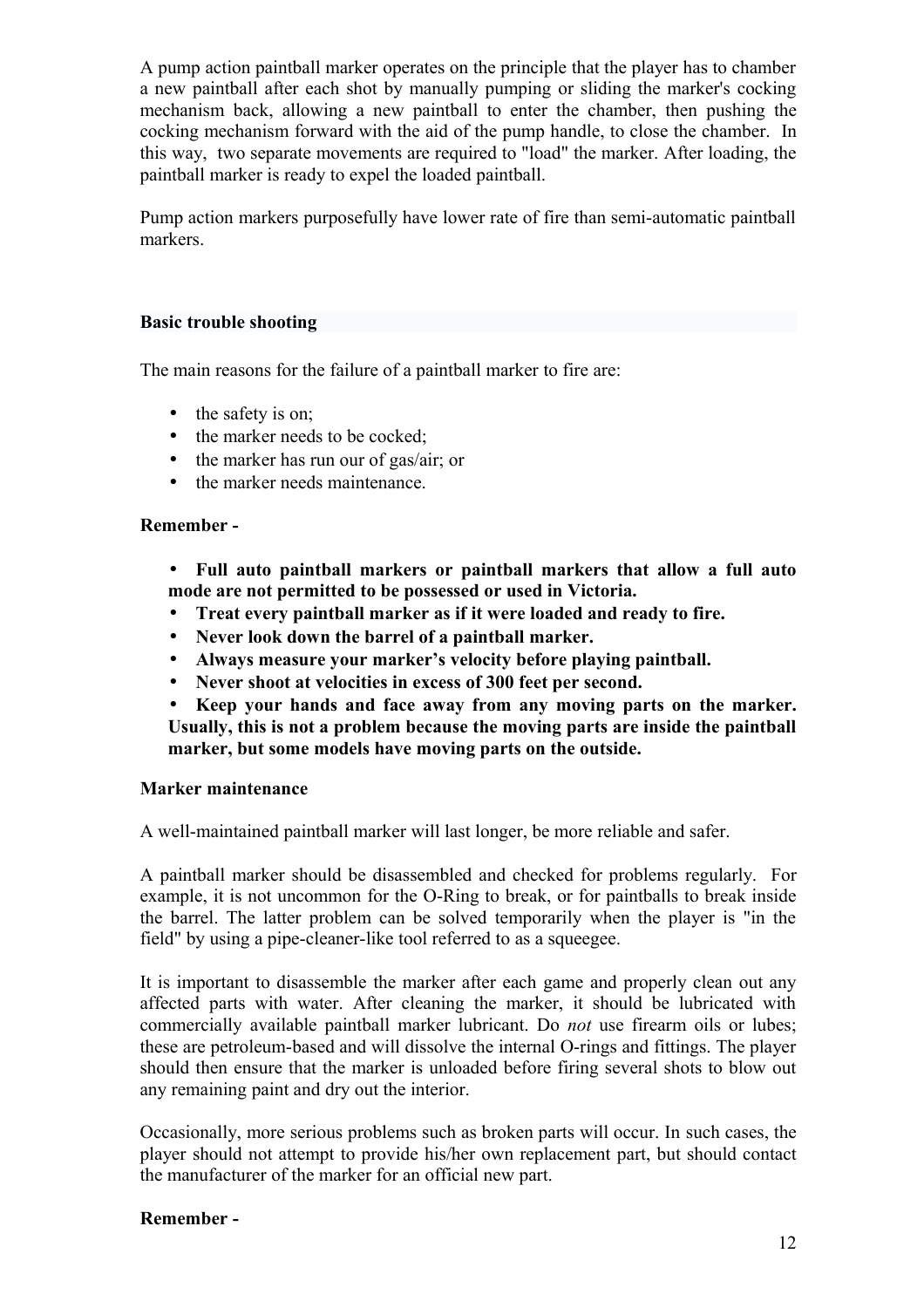- **Never attempt to repair a paintball marker that has an air source attached.**
- **If a serious malfunction occurs it should only be repaired by the manufacturer or an authorised dealer.**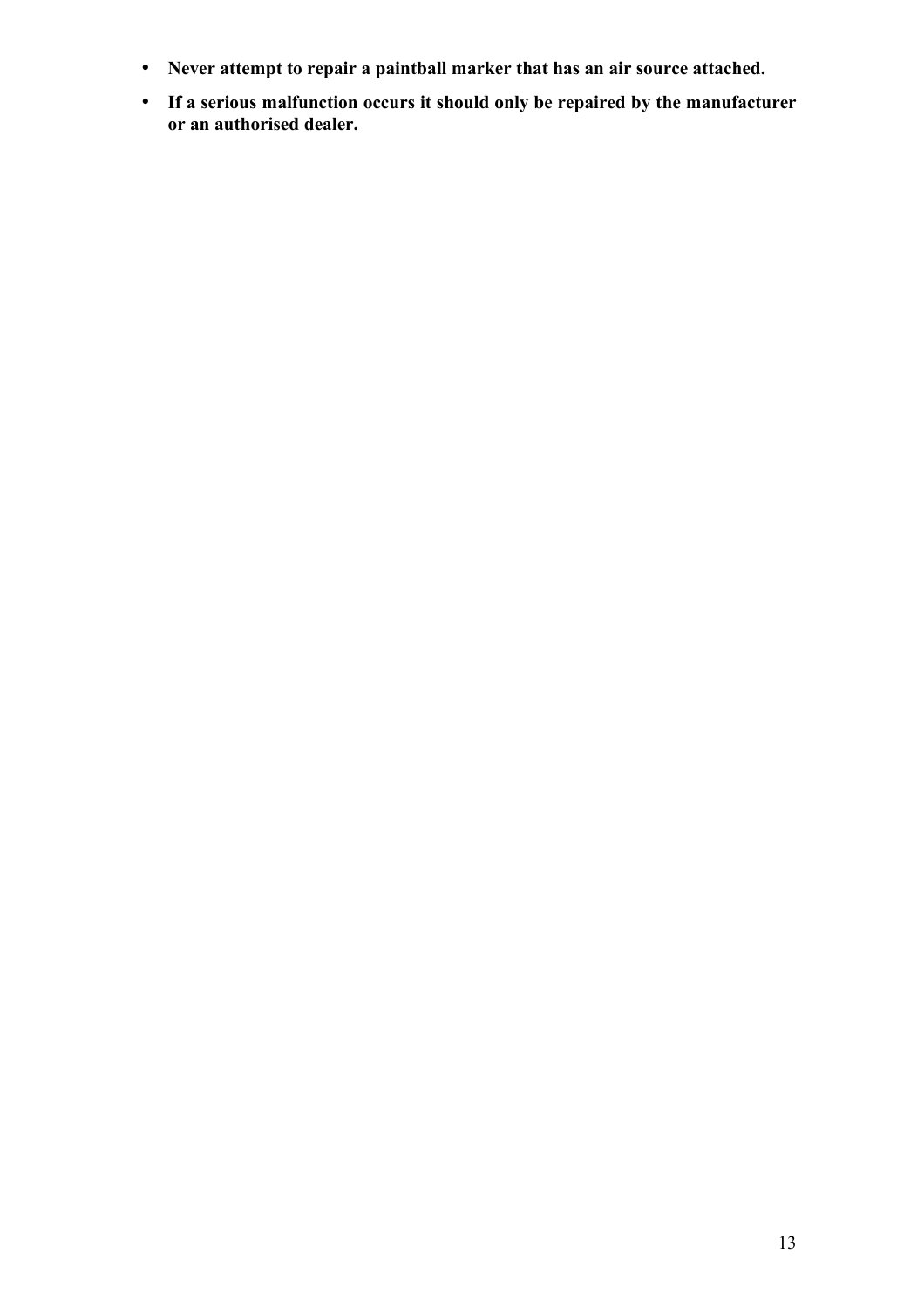## <span id="page-13-1"></span>**Other Equipment**

#### <span id="page-13-0"></span>**Facemasks**



Facemasks are the main item of safety or protective equipment used in paintball. The use of these masks is essential at all times to protect the eyes, face and ears of players from accidental injury. Only facemask systems specifically made for paintball should be used. All other forms of goggles or facemasks may not provide suitable protection.

The lenses are designed to stop paintballs traveling at or under 300ft/s (~100m/s). It should be noted, however, that the lenses are not designed to withstand impacts of paintballs traveling at vastly greater speeds.

Double-layered or "thermal" lenses are also available. These lenses are much less prone to fogging. These work by separating an inside and an outside lens with an air chamber that allows for the difference in temperature between the inside and the outside of the mask without the formation of condensation.

The exterior of the thermal lenses (or the lenses, in non-thermal masks) is usually made of [Polycarbonate](http://en.wikipedia.org/wiki/Polycarbonate) or [Lexan®](http://en.wikipedia.org/wiki/Lexan). This provides impact resistance. An unfortunate side effect is that these materials are very easily scratched by dirt and debris, so care must be taken to keep any such damage to a minimum. Many vendors recommend the immediate replacement of very scratched lenses or lenses that have been subjected to very strong impacts.

Some masks include electric fans that cool the player's face whilst it is being worn. This is useful for situations that require wearing the mask for extended periods of time, such as wood play, large games, or refereeing.

Generally, more expensive masks tend to be smaller (which in turn makes the player a smaller target), more comfortable, and have more interchangeable parts.

Facemasks should be -

- inspected prior to use;
- transported in a separate container from other paintball equipment to prevent scratching of the lens;
- replaced after being struck by a direct impact on the lens; and
- cleaned regularly by a method that will not leave scratches on the lens.

Facemasks *must* be worn when:

- you are on the playing field;
- you are chronographing a paintball marker; and
- you are in the vicinity of a paintball marker that has air attached and no barrel plug fitted.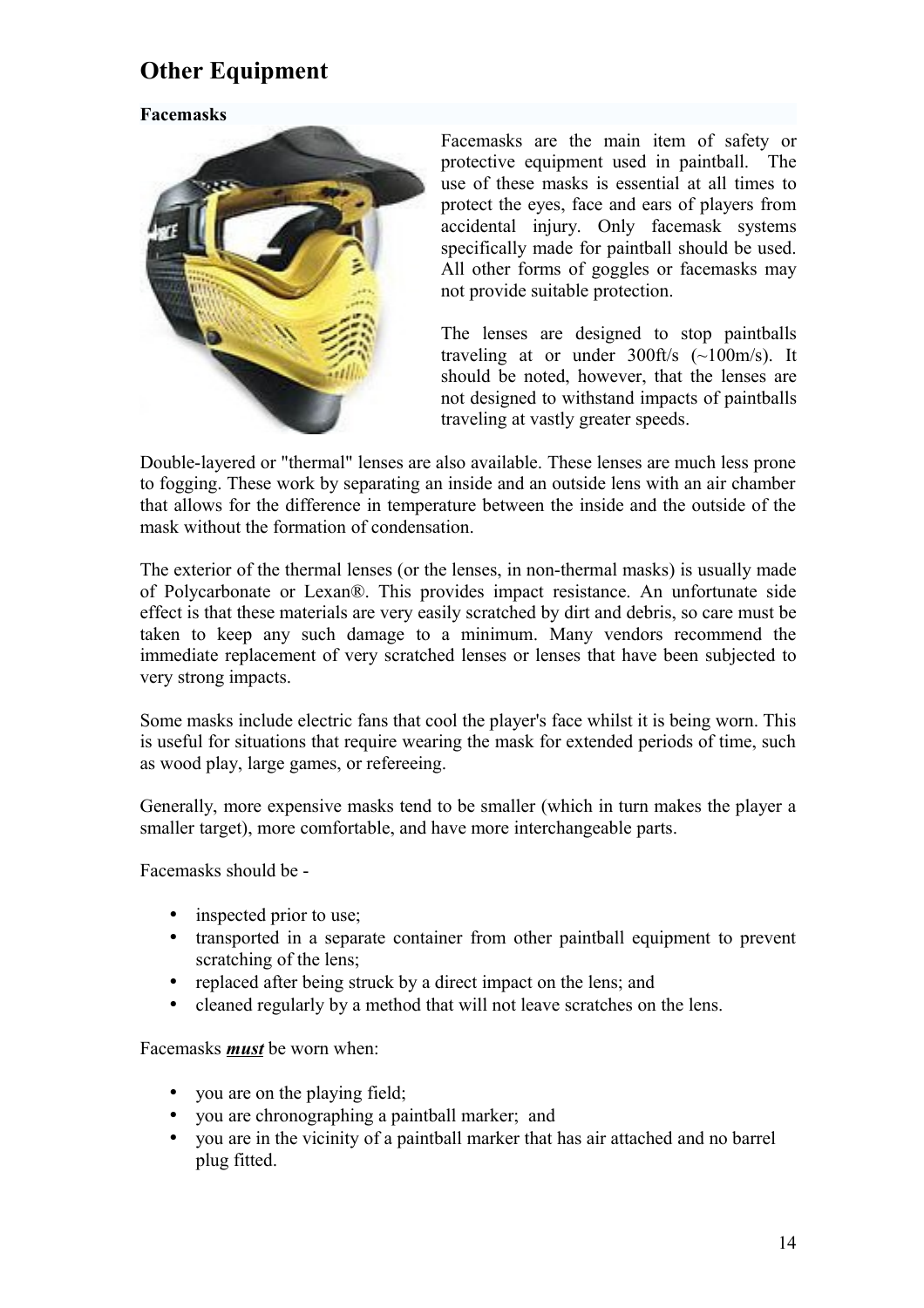#### **Remember -**

**Do not remove facemasks at any time on the field, even if:** 

- **it gets foggy; or**
- **it gets hot; or**
- **you are 'shot' in the goggles.**

#### **In any of the above situations, you should call a referee for assistance.**

#### <span id="page-14-1"></span>**Mask maintenance**

As facemasks are vital for the protection of players, care must be taken to ensure that they are properly maintained. A common occurrence in paintball games is players receiving a 'shot' to the facemask. If the lens becomes covered in paint, it is important that the player not simply wipe the paint off because doing so will cause debris to scratch the lens. The player should leave the field and when s/he gets a chance, clean off the lens using water and a towel or a piece of cloth.

If players are using a thermal lens, it is imperitive that water or anti-fog treatment be applied only to the outer lens of the marker. Allowing moisture of any kind in between the two lenses will destroy the lens system. The interior portion of a thermal lens is also very delicate and should only be wiped clean with a microfibre lens cloth designed specifically for cleaning glasses or goggles without scratching. It is very important that the player not use products such as Windex or other glass cleaners, including spectacle cleaners. Doing so could potentially damage the anti-fog treatments, or more importantly, the integrity of the lens, thereby putting the user at risk. Use only a clean cloth on the mask. Paper towels will scratch the lens.

Anti-fog spray is also available, which coats the lens in a temporary fog-resistant film. It is suggested that lenses be replaced every 12 months. Another good lens cleaning agent is a 50-50 mixture of rubbing alchohol and water. After it is mixed it should be put into a spray bottle for use. Some new lenses will come "pre-treated" with an antifog agent, or the lens will be marked "fog-resistant". Even if this is the case, you should proabably still treat your lens with an appropriate anti-fog agent.

Typically, paintball markers purchased new will be accompanied by manufacturer's recommendations regarding maintenance and other important matters concernng the workings of the marker. The manufacturer's directions in this respect should always be noted and followed.

#### <span id="page-14-0"></span>**Barrel Blockers**

Barrel blockers must be used at all paintball activity locations.

There are two different types of barrel blockers, both of which are used to stop paintballs from leaving the paintball marker during an accidental discharge.

Many paintball activity locations will have areas where barrel blockers must be used. These areas will be identified by staff at the venue. Failure to comply with the requirement to use barrel plugs may result in the expulsion of the player from the venue.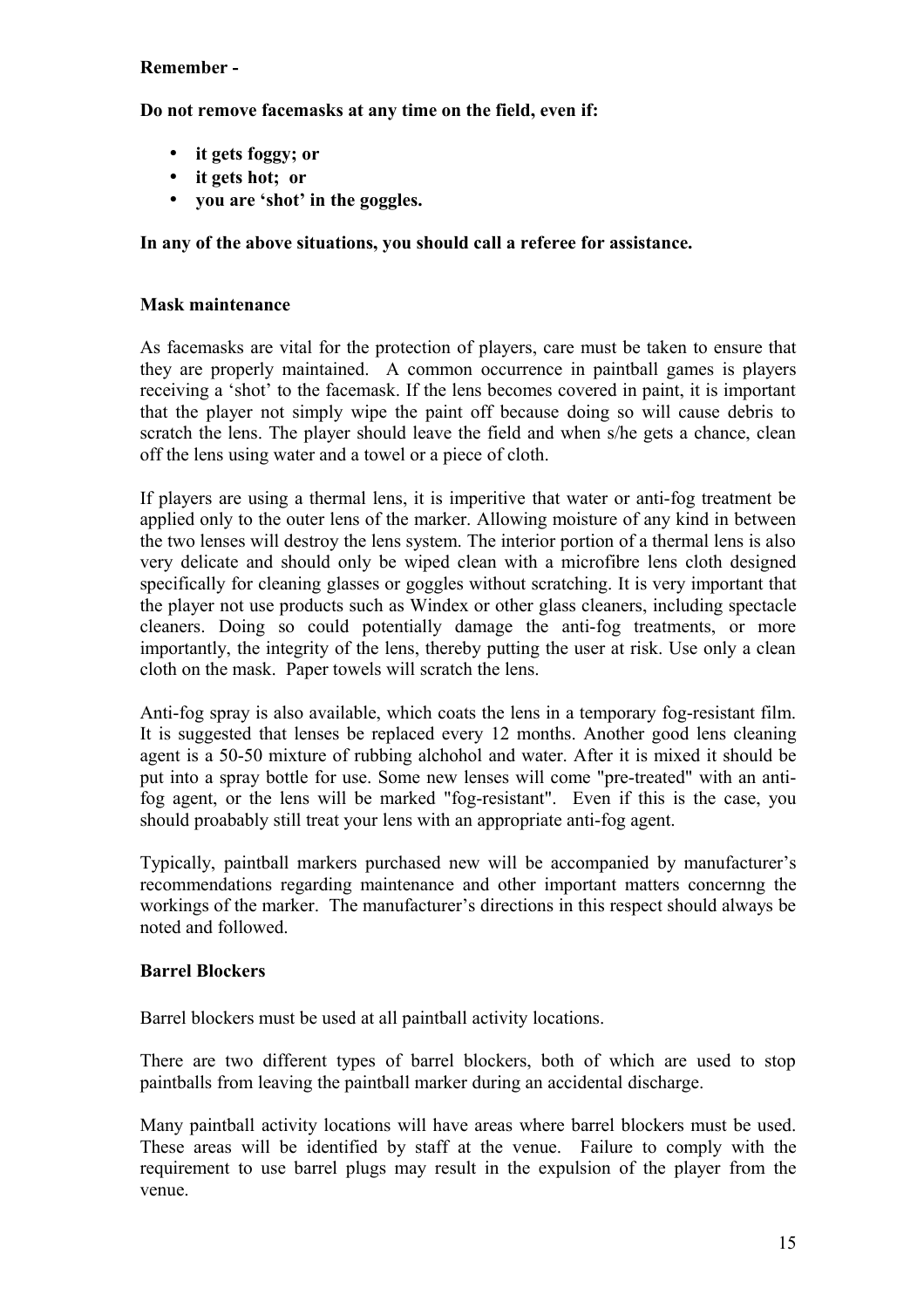



One type of barrel blocker is an actual plug that is inserted into the paintball marker barrel muzzle. These should be both difficult to insert and hard to remove. ᅟᅮ

A second type of barrel blocker is called a "barrel condom", "sock" or "bag". These are more reliable in terms of stopping

accidental discharges. They are simply a bag that covers the muzzle of the barrel. They have adjustable straps to loop over the hopper or tank and can then be pulled tight. If an accidental discharge occurs, the bag stays in place because it is tied to the paintball marker.

Many paintball markers will come from the manufacturer with barrel plugs. Aftermarket plugs come in many shapes sizes and colours but, regardless

of appearance, when inserted in the muzzle they must prevent a paintball from leaving the paintball marker.

#### **Remember -**

- **When moving from the staging areas to the playing field, have the safety on and the muzzle plugged.**
- **Only disengage the safety devices on the specific and direct instructions of a referee.**
- **If the barrel plug is not tightly fitted, only one shot is necessary to displace the plug allowing subsequent shots to exit the barrel. A discharging plug is itself a hazard**.

#### <span id="page-15-0"></span>**Hoppers**

'Hoppers' are the means by which paintball are held in reserve before discharge, in much the same way as a clip will hold rounds for a rifle. There are two main types of hopper.



The older and less advanced type of hopper is the commonly used simple black shell. It has a hinged lid on the back so the hopper can be filled, and a necked down area which slides down into the marker's "feedneck" and is just wide enough for one paintball at a time to fall through. Some of these hoppers include some form of battery powered "agitation" to keep the mouth of the hopper's feedneck from becoming clogged with paintballs so that a constant supply of paintballs into the feedneck is maintained. This type of hopper relies solely on gravity to get a paintball into the chamber.

More expensive hoppers use some sort of electronic or mechanical means to force paintballs into the feedneck,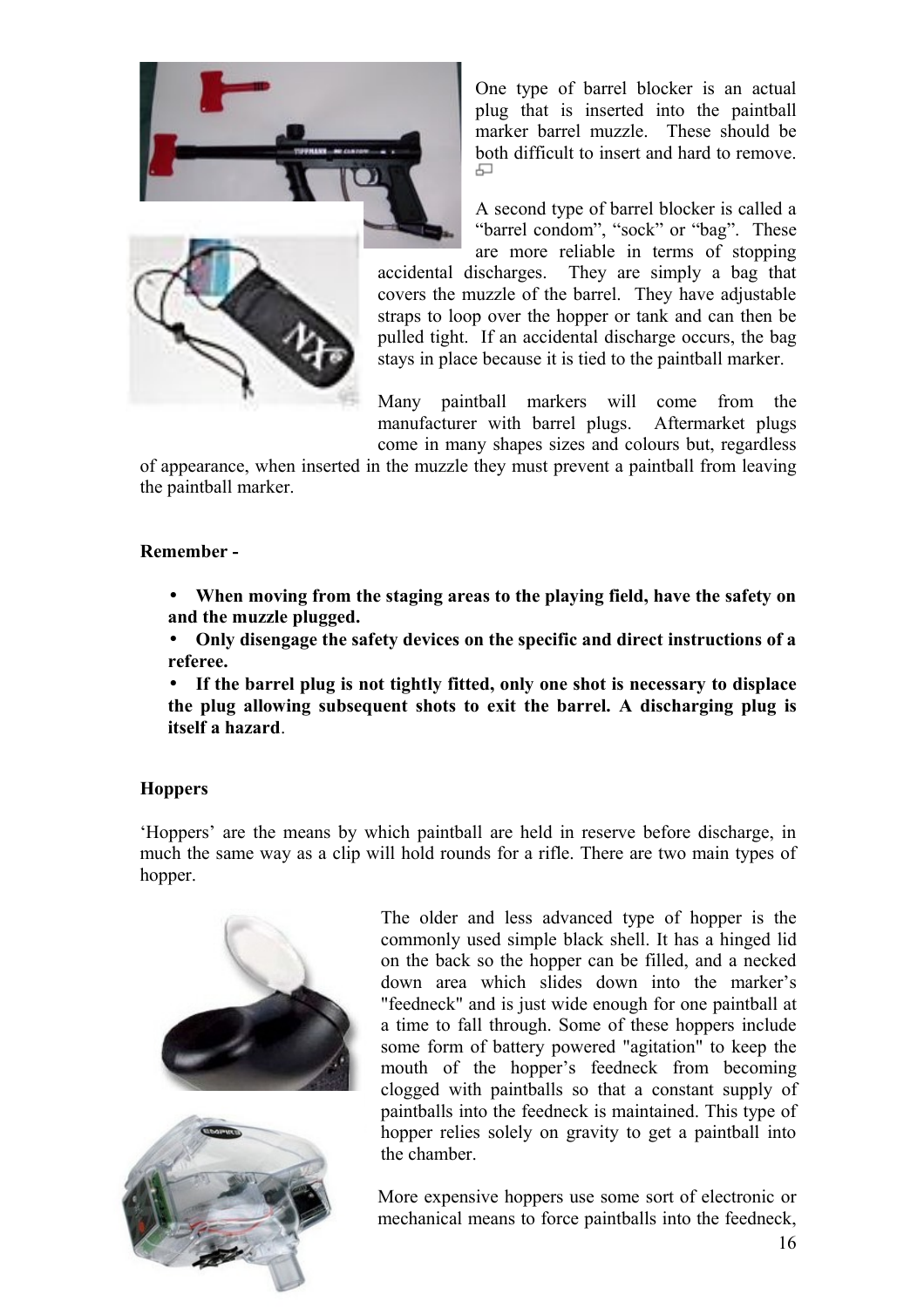and down into the chamber, resulting in a much faster and steadier supply of ammunition to the marker. These types of hoppers are generally found more often in tournament settings on electropneumatic markers to achieve an extremely high rate of fire.

#### <span id="page-16-0"></span>**Paintballs**

Paintballs, also called simply 'paint', are spherical [gelatin](http://en.wikipedia.org/wiki/Gelatin) [capsules](http://en.wikipedia.org/wiki/Encapsulation_(pharmacology)) containing primarily [polyethylene glycol](http://en.wikipedia.org/wiki/Polyethylene_glycol) and dye. Early paintballs were made of glass filled with indelible oil-based paint. The dye used in modern paintballs, however, should easily wash out of most clothing and causes significantly less pain on impact.



In Australia, the term "loader" is often used to describe the  $100 \& 120$  round "tubes" that players carry their spare paintballs in.

Most common paintballs and paintball markers are described as '.68 inch calibre'. Paintballs described in this way will not, however, necessarily have a diameter of this size. In reality, many factors will impact on a paintball's exact dimensions and the vast majority of paintballs are, in fact, larger than .68 inch calibre and may in fact have a diameter equal to or exceeding .69 inch calibre. In addition, paintballs are very sensitive to heat and moisture. A hot or humid day may result in paint swelling or losing its shape. Care should be taken to keep paintballs out of the sun and away from moisture. For this purpose, an insulated cooler works well on the field.

To ensure the proper functioning of a paintball marker, care must be taken to ensure that the paintballs used in that marker match the size of the marker barrel.

- Having a paintball that is too small for the marker barrel will allow air to get past the paintball, resulting in uneven air pressure which will adversely impact on the range of the marker.
- Having a paintball that is too big for the marker barrel will result in a lot of paintballs breaking in the barrell.

Generally speaking, more expensive paintballs are subjected to more stringent manufacturing processes and quality checks, to ensure that their size is more consistent. This is very important for accuracy. More expensive paintballs also tend to have higher quality 'fills' and more brittle shells for maximum breaks.

Never freeze paintballs. Despite the belief of some people that this preserves them, it does not; it actually weakens the outer shell which means it is more likely to break in the barrel.

Paintballs that have dimples or are malformed should be discarded. This usually occurs as a result of improper storage after manufacture or simply as a result of ageing. It is generally recommended that paintballs not be kept for more than 3-6 months.

Paintballs are round but are not true spheres and, as a result, they will generally curve in flight. The further they travel, the further they will curve. A paintball will curve in flight if: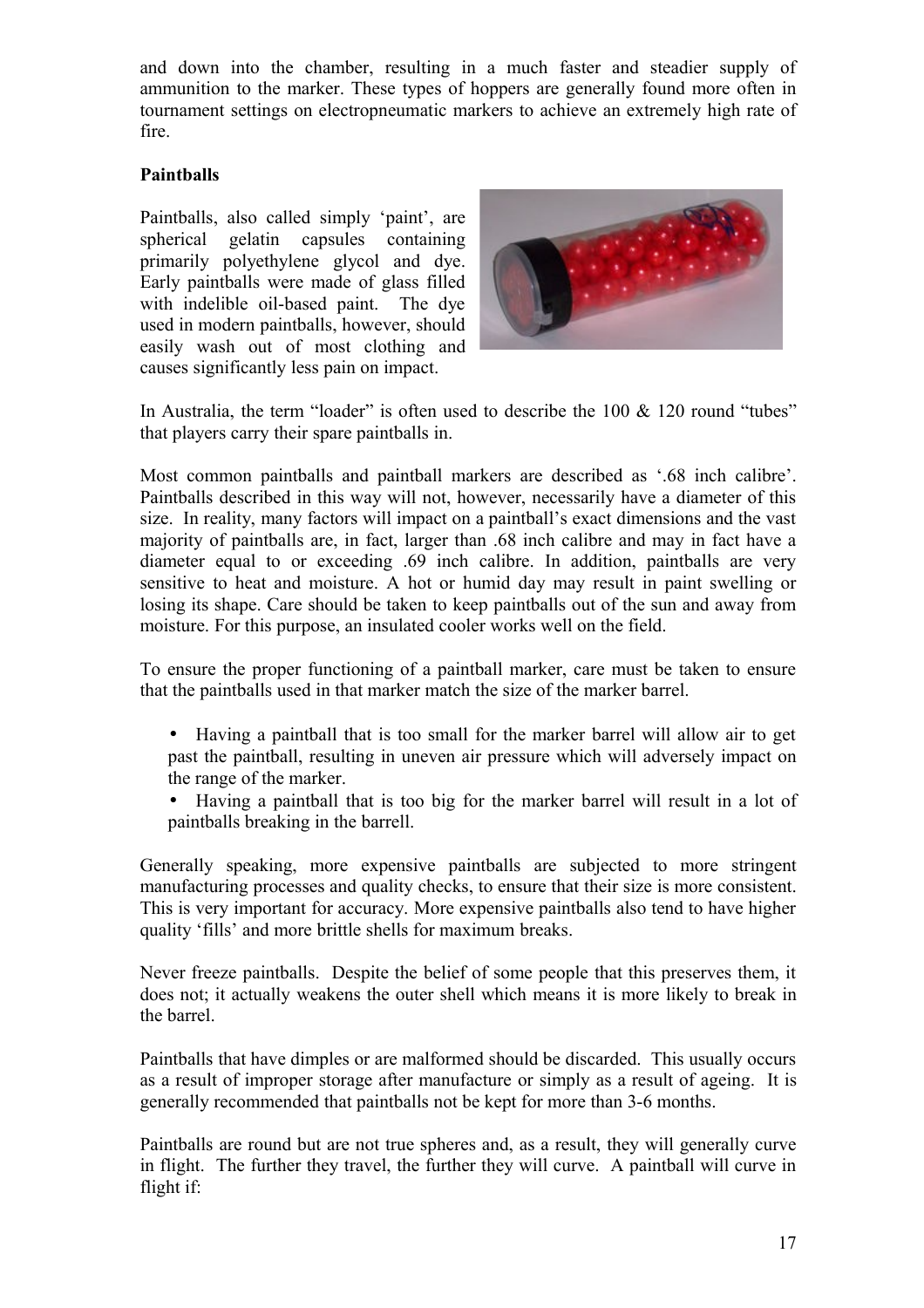- it is oblong in shape;
- it is fatter around the seam and the seam catches the air;
- the air has a high humidity level;
- it is effected by prevailing wind direction; or
- there is a foreign object, such as paint or oil, in the barrel.

#### **Remember -**

- **Never use paintballs that are smaller or larger in size than those for which your marker was specifically designed.**
- **Paintballs should be stored in a cool, dry place and discarded after 3-6 months.**

#### <span id="page-17-0"></span>**Air Tanks/Cannisters**

**Capacity:** High Pressure (HP) bottles come in different capacities and maximum filling pressures. The capacity of the bottle will be stated in cubic inches (ci) and the maximum filling pressure in pounds per square inch (psi). The higher the capacity, the more shots you will get from a bottle.

**Bottle Construction:** Because of the high pressures the bottle has to contain, they are made of steel. In an effort to make the bottle lighter but just as strong, there are also bottles made of aluminium wrapped by carbon fibre. These wrapped bottles are lighter but more expensive than steel bottles.

**Valving:** Two type of valves are used on HP Bottles.

- The **standard regulator** allows the player to adjust the pressure into the paintball marker. These regulators require a cradle as a means to attach to the paintball marker and a combination of hoses, elbows, and a quick disconnect/slidecheck valve.
- **High Pressure Pin Valves** act in the same way as the pin valve on a  $CO<sub>2</sub>$  bottle; therefore, this type attaches to the paintball marker just like a  $CO<sub>2</sub>$  bottle. This type of valve doesn't require extra hardware. The pin valve style typically has the output pressure preset by the manufacturer to the range required by most paintball markers. There are some HP pin valves that also have an adjustable feature.

**Preset** vs. **adjustable:** Preset HP bottles are less expensive than the adjustable models. Typically, most paintball markers have a "preset" input pressure that maximizes the marker's performance. For paintball markers which have an operating pressure that matches the preset output of the HP bottle, preset bottle are perfectly satisfactory. In certain paintball markers, the Autococker being one, the operating pressure can be adjusted if desired. For those types of paintball markers, adjustable bottles (although not necessary) may improve the performance of the paintball marker. You should check with your paintball marker manufacturer to determine the operating pressure of your paintball marker.

The bottle can be attached to a paintball marker in various locations, depending on the specifications of the marker.

#### **Remember -**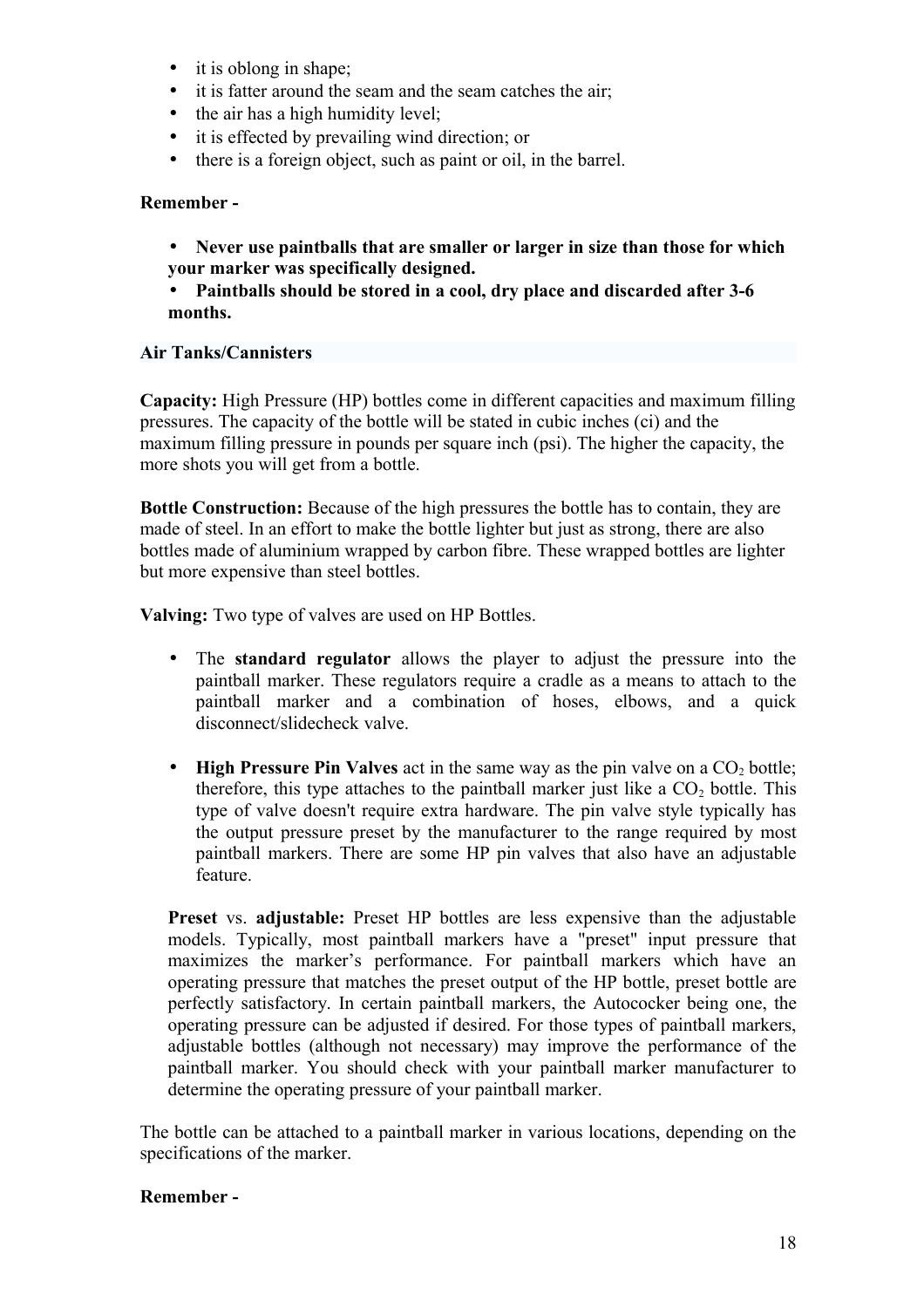- **Don't leave air tanks in direct sunlight.**
- **Don't drop air tanks.**
- **Don't knock the valve.**
- **Be careful when handling freshly filled CO2 tanks as they can be very cold.**
- **Tanks with on/off valves should be in the fully off position when attaching or removing an air tank.**
- **Follow warnings listed on gas sources for handling and storage.**
- **Do not modify your marker's pressurised air system or cylinder in any way.**

#### <span id="page-18-1"></span>**Propellants**

<span id="page-18-0"></span>**[Carbon dioxide](http://en.wikipedia.org/wiki/Carbon_dioxide)**



Because  $CO<sub>2</sub>$  becomes a liquid when compressed, it must expand to a gas in order to be used by the paintball marker. This expansion requires energy, causing the tank to cool as heat is used to expand the liquid  $CO<sub>2</sub>$  into gas. Eventually, under sustained fire and especially in cold weather, the tank can become so cold that ice crystals form on it. If the

 $CO<sub>2</sub>$  bottle does not have an anti-siphon tube fitted, or is shaken while firing, the liquid  $CO<sub>2</sub>$  may enter the paintball marker. The liquid  $CO<sub>2</sub>$  then passes through the paintball marker instead of the tank, evaporating and causing the marker to freeze. This results in large clouds of  $CO<sub>2</sub>$  vapor being ejected from the paintball marker upon firing, caused by the liquid  $CO<sub>2</sub>$  evaporating in/around the barrel. This occurrence is known as "drawing liquid" and will damage internal seals and O-Rings, which will put the paintball marker out of commission for some time while it warms back up.

With normal back-bottle setups (or air systems utilising a horizontal air source adapter, more commonly called an ASA), the less dense gaseous  $CO<sub>2</sub>$  will rise to the top half of the tank. Normally, ASA's are very slightly angled so that the gaseous  $CO<sub>2</sub>$  is always available at the valve of the tank. Special devices known as anti-siphon tubes extend the mouth of the valve and provide only  $CO<sub>2</sub>$  from the top part of the tank.

During rapid successions of shots, gaseous  $CO<sub>2</sub>$  is used up. Liquid  $CO<sub>2</sub>$  will take some time to evaporate and rebuild the internal pressure. This process causes potentially large changes in velocity and, therefore, in marker accuracy and range.

 $CO<sub>2</sub>$  tanks are made of aluminium or high tensile steel and are fitted with a pin valve that allows the tank to be screwed to, or removed from, a paintball marker. They are filled by weight with liquid  $Co<sub>2</sub>$ . A 7oz tank holds 7 oz of  $CO<sub>2</sub>$ , a 20oz tank 20 oz and so on. It's important to weigh these tanks during and after filling to prevent overfilling. Overfilling can lead to large pressure increases as the bottle warms up and, in extreme cases, can cause the over pressure disc to blow or the bottle to fail.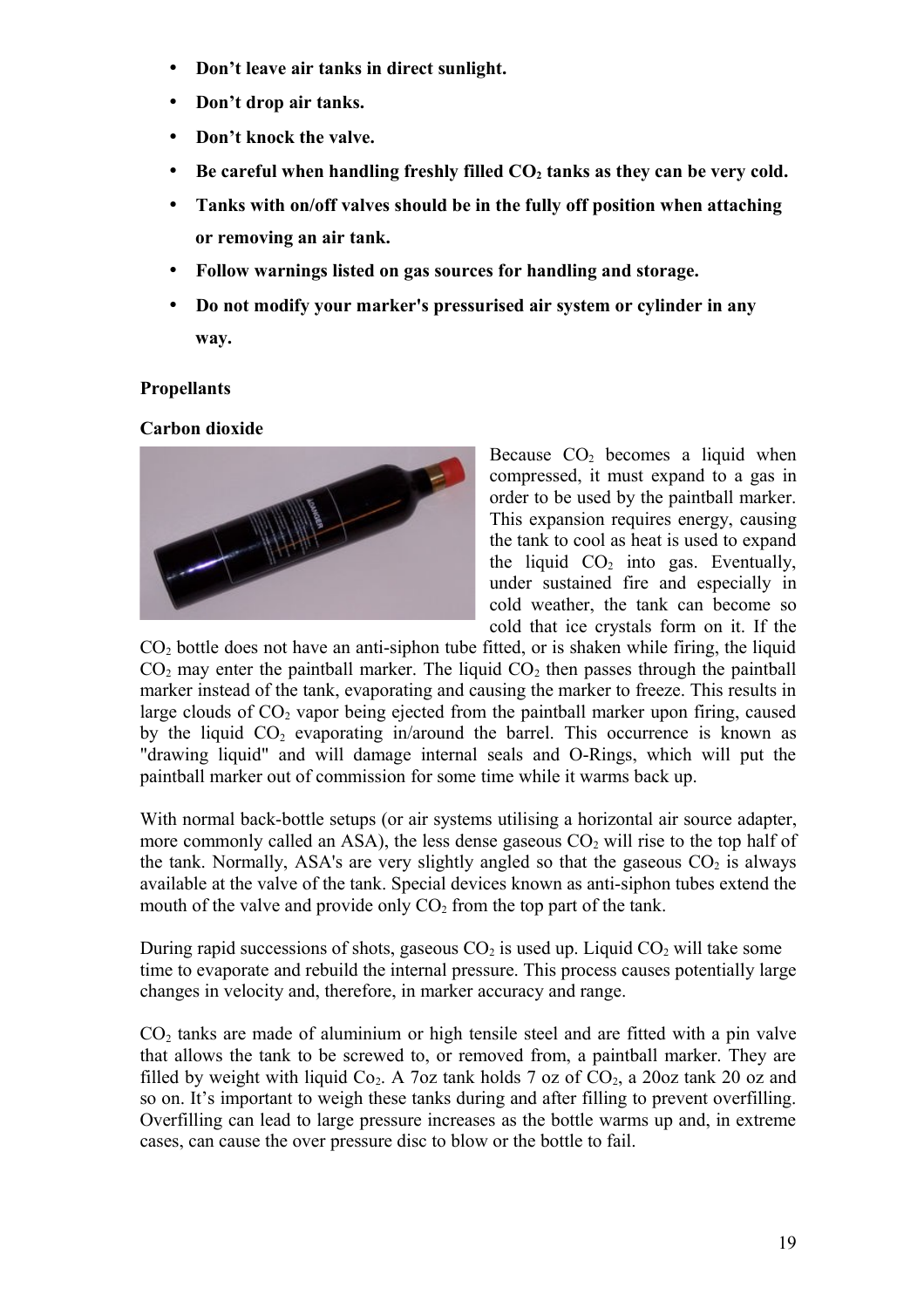Apart from anti-siphon tubes, the most popular way to avoid getting liquid  $CO<sub>2</sub>$  into a marker is to use an expansion chamber. This chamber has a series of baffles in it and is fitted to the marker or a remote hose line.

Of course, there are exceptions to avoiding liquid  $CO<sub>2</sub>$ . Some markers were actually designed to use liquid  $CO<sub>2</sub>$  and use a siphon tank to supply the liquid to the marker. This technology was originally developed to combat the drop off in velocity in very cold weather but with the increase in popularity of HPA, it is rarely used today.

<span id="page-19-1"></span>**[High Pressure Air](http://en.wikipedia.org/wiki/High_Pressure_Air_(paintball)) or N2**



In the sport of paintball, Nitro, High Pressure, and Compressed Air all refer to the same thing  $-$  a paintball propellant that is not  $CO<sub>2</sub>$ .

When HPA (High Pressure Air) is compressed, it remains a gas. When it expands, it also cools the tank, but at a far lower rate than liquid  $CO<sub>2</sub>$ because it does not have to transition from liquid form to gaseous form. This reduces the variation in pressure associated with rapid successions of firing cycles, improving accuracy. Therefore, it is

viewed as a superior source of propulsion.

However, because these propellants are stored at higher pressures (up to 5000 lb/in<sup>2</sup> or 34.47 MPa), while liquid  $CO<sub>2</sub>$  is stored at around 1200 lb/in<sup>2</sup> (eight MPa), tanks for nitrogen and HPA are more expensive and heavier.

These air sources have traditionally been used primarily by people who play often and have tournament-grade markers. However, they are becoming more popular amongst casual players. HPA is also preferred because it is easy for more frequent players to fill the air system from a conventional [scuba tank.](http://en.wikipedia.org/wiki/Scuba_tank)

HPA tanks can also be found in aluminium but are more often fibre wrapped aluminium or high tensile steel. They come in various sizes and two pressure ratings. 3000psi and 4500psi. It's important to check your bottle's rating before filling it to avoid over pressuring.

#### <span id="page-19-0"></span>**Comparison**

Nitrogen is generally preferred over carbon dioxide for several reasons:

- Nitrogen will not liquefy and leak into the marker, while if the  $CO<sub>2</sub>$  tank doesn't have an anti-siphon installed, liquid  $CO<sub>2</sub>$  will leak into the marker, causing damage to O-rings. The solenoids on electronic markers are particularly sensitive to this and many manufacturers of these markers specify that nitrogen or HPA only be used with their electronic markers.
- Nitrogen generally has a more consistent shot than  $CO<sub>2</sub>$ . This is because when the playing environment is warm, the  $CO<sub>2</sub>$  will expand more rapidly from the liquid form, causing the marker to fire at a higher velocity. But when the temperature is lower, the expansion occurs more slowly, causing a decrease in the velocity of the shot. This is especially apparent during rapid firing while using  $CO<sub>2</sub>$ . The rapid discharge of  $CO<sub>2</sub>$  causes the temperature of the liquid  $CO<sub>2</sub>$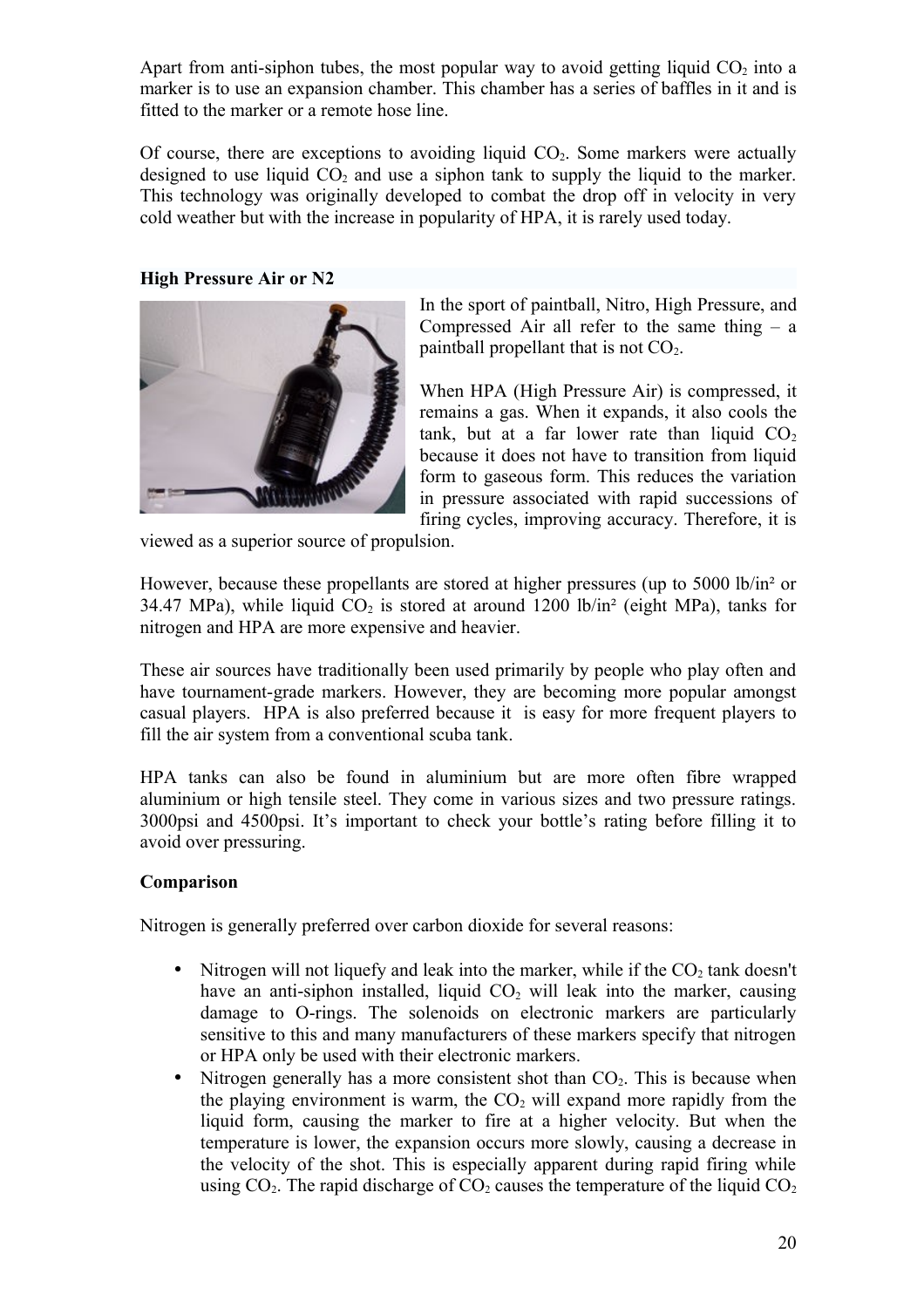to drop dramatically, resulting in a significant loss in pressure. The effect of temperature on HPA or nitrogen, on the other hand, is negligible.

 $CO<sub>2</sub>$  tanks, however, have the benefit of being significantly cheaper than nitrogen tanks; and being slightly less expensive to fill.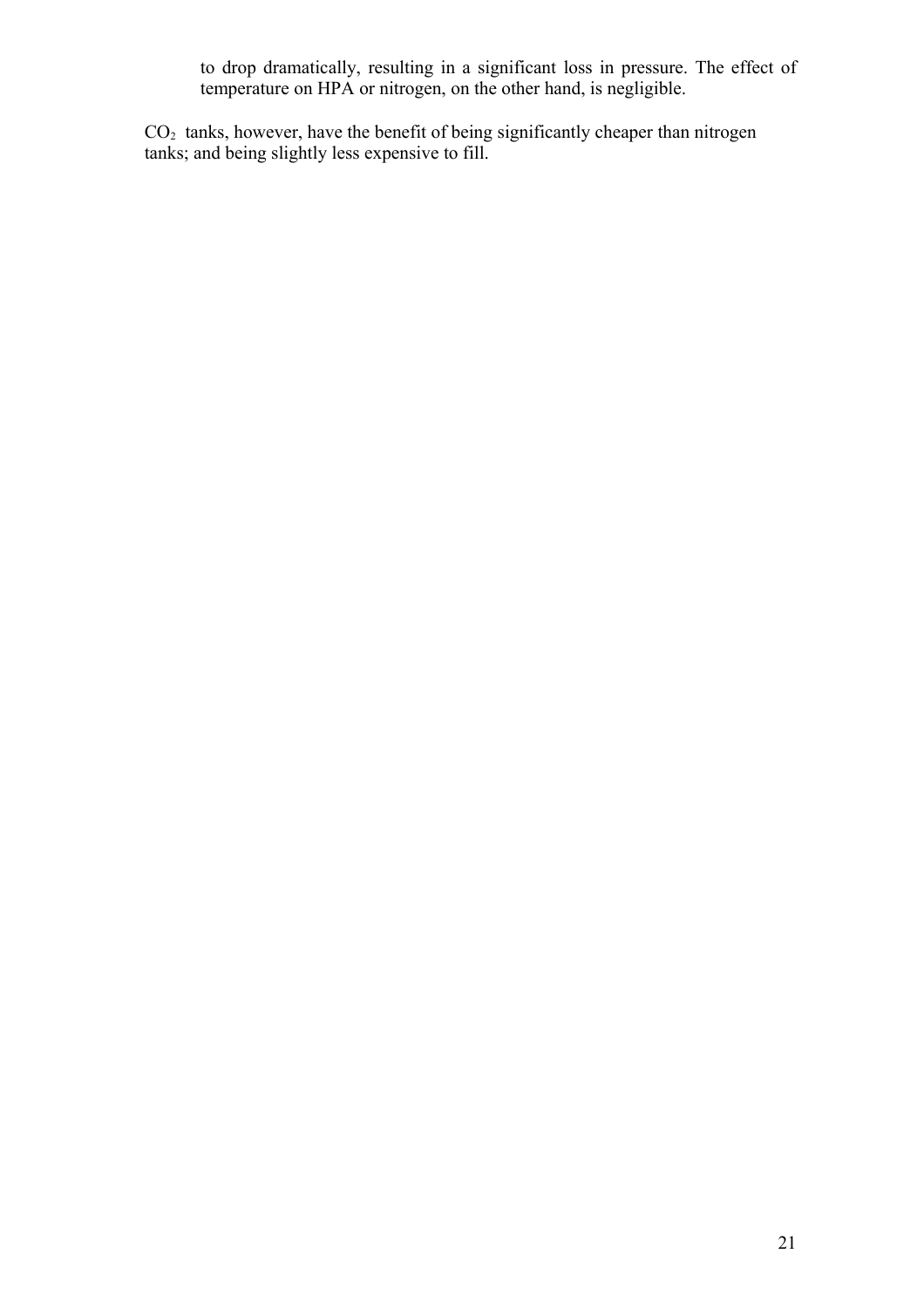# <span id="page-21-3"></span>**Ethics**

Paintball is a sport and, like all sports, it has certain rules that must be followed by all participants. These rules exist not only for legal reasons, but to ensure the continuity of the sport by protecting its image and the safety and enjoyment of all participants.

#### **Players should immediately report any unlawful or dangerous conduct by another player to a referee.**

## <span id="page-21-2"></span>**Unsafe behaviour**

Unsafe behaviour can include, but is not limited to, the matters listed below.

- Failure to obey:
- o the rules of the venue where the game is taking place; or
- o the referee's instructions.
- Removing protective equipment whilst the game is in progress.
- Shooting at a person who is not wearing proper protective equipment.
- Accessing restricted areas.
- Deliberately or negligently shooting in a manner that will cause a paintball to leave the playing field or penetrate a safety zone location.
- Physical contact with staff, referees or fellow players.
- Removing of barrel plugs or bags in unauthorised areas.
- Shooting at another player at close range (less than 5 metres).
- Deliberately shooting at the head of another player.
- Interference with venue or personal equipment safety features.

## <span id="page-21-1"></span>**Unacceptable behaviour**

Unacceptable behaviour can include, but is not limited to, the matters listed below.

- Shooting at players who have been eliminated or surrendered.
- Verbal abuse of staff, referees or fellow players.
- Wilful destruction of flora and fauna on outdoor paintball venues.
- Wilful destruction of venue fixtures at indoor paintball venues.
- Cheating.
- Horseplay.
- Smoking in non-designated areas and during games.

## <span id="page-21-0"></span>**Additional Safety Tips**

- Always listen to pre-game instruction briefings.
- Never point your paintball marker at anything you don't wish to shoot.
- Keep your paintball marker in 'safe mode' until you are ready to shoot.
- Wear suitable footwear that provides ankle support when playing on uneven terrain.
- Consider using additional protective equipment such as: